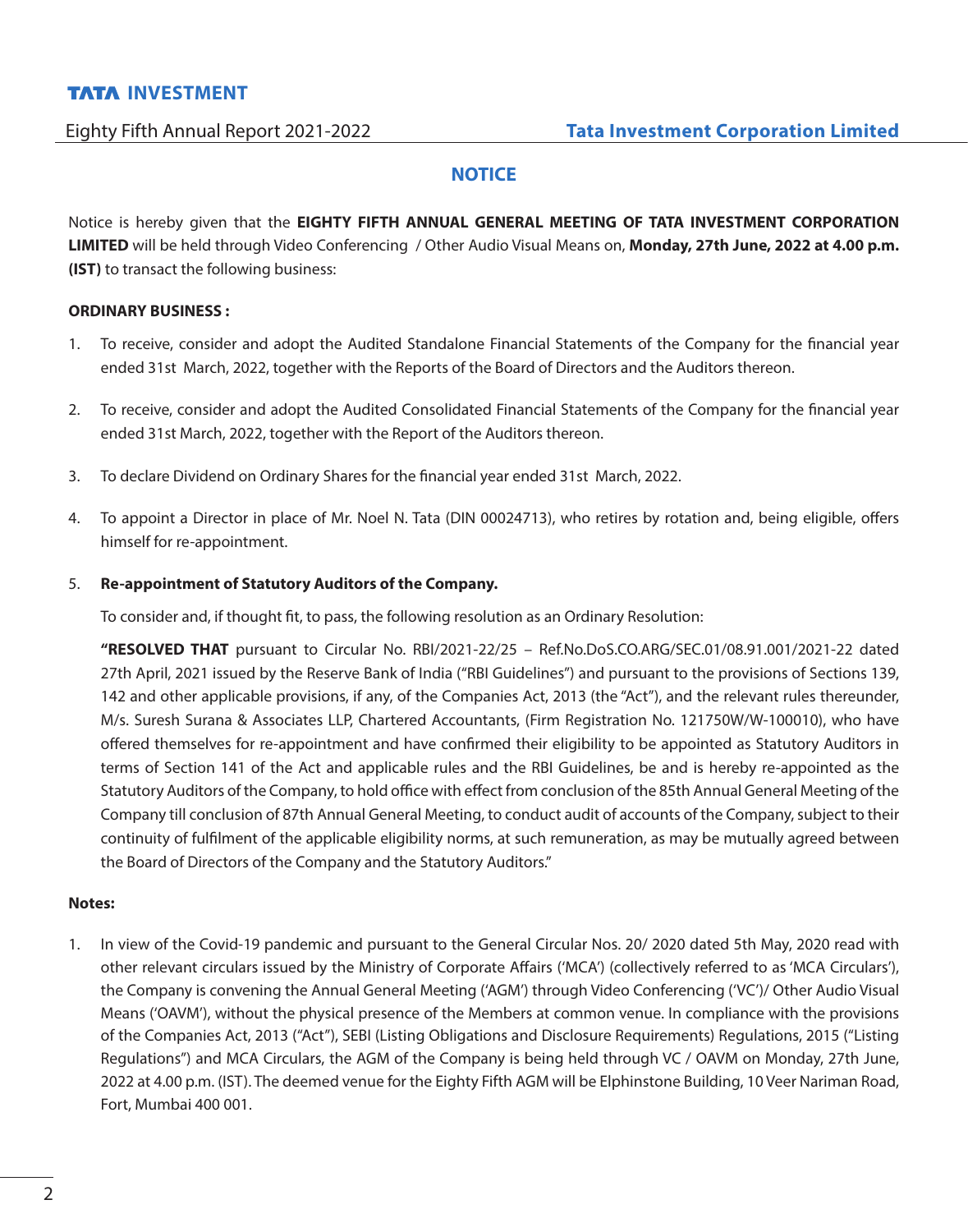

Notice Board's Report Report on Corporate Governance Standalone Financial Statements Consolidated Financial Statements

- 2. **PURSUANT TO THE PROVISIONS OF THE ACT, A MEMBER ENTITLED TO ATTEND AND VOTE AT THE AGM IS ENTITLED TO APPOINT A PROXY TO ATTEND AND VOTE ON HIS/HER BEHALF AND THE PROXY NEED NOT BE A MEMBER OF THE COMPANY. SINCE THIS AGM IS BEING HELD PURSUANT TO THE MCA CIRCULARS THROUGH VC OR OAVM, THE REQUIREMENT OF PHYSICAL ATTENDANCE OF MEMBERS HAS BEEN DISPENSED WITH. ACCORDINGLY, IN TERMS OF THE MCA CIRCULARS AND THE SEBI CIRCULAR, THE FACILITY FOR APPOINTMENT OF PROXIES BY THE MEMBERS WILL NOT BE AVAILABLE FOR THIS AGM AND HENCE THE PROXY FORM, ATTENDANCE SLIP AND ROUTE MAP OF AGM ARE NOT ANNEXED TO THIS NOTICE.**
- 3. Institutional Investors, who are Members of the Company, are encouraged to attend and vote at the Eighty Fifth AGM through VC/OAVM facility. Institutional Investors and Corporate Members intending to appoint their authorized representatives pursuant to Sections 112 and 113 of the Act, as the case maybe, to attend the AGM through VC or OAVM or to vote through remote e-Voting are requested to send a certified copy of the Board Resolution to the Scrutinizer by e-mail at ticl.scrutinizer@gmail.com with a copy marked to evoting@nsdl.co.in.
- 4. The attendance of the Members attending the AGM through VC/OAVM will be counted for the purpose of reckoning the quorum under Section 103 of the Act.
- 5. The Explanatory Statement pursuant to Section 102 of the Act setting out material facts concerning the business under Item No. 5 of the Notice is annexed hereto. The relevant details, pursuant to Regulation 36(3) of the SEBI Listing Regulations and Secretarial Standards on General Meetings issued by the Institute of Company Secretaries of India, in respect of Director seeking re-appointment at this AGM are also annexed.
- 6. The Members can join the AGM in the VC/OAVM mode 30 minutes before and 15 minutes after the scheduled time of the commencement of the Meeting by following the procedure mentioned in the Notice. The Members will be able to view the proceedings on National Securities Depository Limited's ('NSDL') e-Voting website at www.evoting.nsdl.com. The facility of participation at the AGM through VC/OAVM will be made available to at least 1,000 Members on a first come first served basis as per the MCA Circulars.
- 7. In line with the relevant MCA Circulars and SEBI Circulars the Notice of the AGM along with the Annual Report 2021-22 is being sent only through electronic mode to those Members whose email addresses are registered with the Company / Depositories unless any Member has requested for the physical copy of the same. The Notice convening the Eighty-Fifth AGM along with Annual Report 2021-22 has been uploaded on the website of the Company at www.tatainvestment. com, and may also be accessed from the relevant section of the websites of the Stock Exchanges i.e. BSE Limited and the National Stock Exchange of India Limited at www.bseindia.com and www.nseindia.com respectively. The AGM Notice along with Annual Report 2021-22 is also available on the website of NSDL at www.evoting.nsdl.com.

## 8. **Book Closure and Dividend:**

**The Register of Members and the Share Transfer Books of the Company will be closed from Saturday, 4th June, 2022 to Friday, 10th June, 2022 (both days inclusive).** The dividend of ₹ 55 per equity share of ₹ 10 each (550%), if declared at the AGM, will be paid subject to deduction of tax at source ('TDS') on or after Wednesday, 29th June, 2022 as under:

(i) To all the Beneficial Owners as per the list of beneficial owners to be furnished by the National Securities Depository Limited and Central Depository Services (India) Limited in respect of the shares held in electronic form as at the end of the day on Friday, 3rd June, 2022; and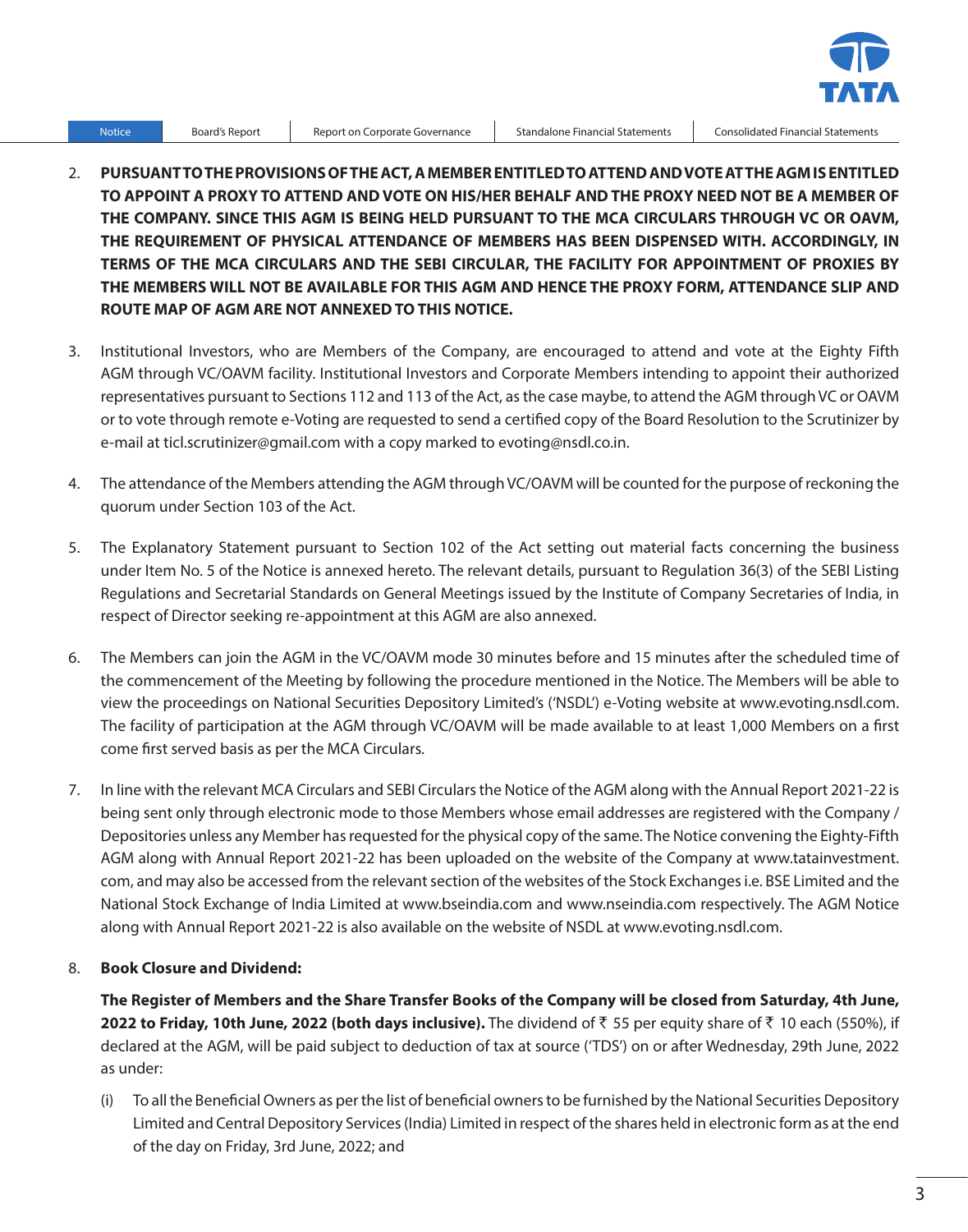- (ii) To all Members in respect of shares held in physical form, whose names are on the Company's Register of Members after giving effect to valid requests with respect of transmission/ transposition of shares lodged with the Company as of the close of business hours on Friday, 3rd June, 2022.
- 9 Pursuant to the Finance Act, 2020, dividend income will be taxable in the hands of the Shareholders w.e.f. 1st April, 2020 and the Company is required to deduct Tax Deducted at Source (TDS) from dividend paid to the Members at prescribed rates in the Income Tax Act, 1961 ('the IT Act'). In general, to enable compliance with TDS requirements, Members are requested to complete and / or update their Residential Status, PAN, Category as per the IT Act with their Depository Participants ('DPs') or in case shares are held in physical form, with the Company by sending documents through email by Thursday, 2nd June, 2022.

For detailed process, please click here: [Communication to Shareholders - Intimation on Tax Deduction on Dividend](https://tatainvestment.com/wp-content/uploads/2022/05/TICL_Communication_of_TDS.pdf)

- 10. Further, in order to receive the dividend in a timely manner, Members holding shares in physical form who have not updated their mandate for receiving the dividends directly in their bank accounts through Electronic Clearing Service or any other means are requested to send Investor Service Request Form ISR-1 duly filled and signed along with the original cancelled cheque stating the name of the shareholder as accountholder as to reach the Company's Registrar and Share Transfer Agent (RTA) - TSR Consultants Private Limited ('TCPL') latest by 2nd June, along with rhe following documents:
	- a. self attested scanned copy of the PAN Card; and
	- b. self attested scanned copy of any document (such as AADHAR Card, Driving License, Election Identity Card, Passport) in support of the address of the Member as registered with the Company.

 Members holding shares in electronic form may please note that their bank details as furnished by the respective Depositories to the Company will be considered for remittance of dividend as per the applicable regulations of the Depositories and the Company will not entertain any direct request from such Members for change/addition/deletion in such bank details. Accordingly, the Members holding shares in demat form are requested to update their Electronic Bank Mandate with their respective DPs.

 Further, please note that instructions, if any, already given by Members in respect of shares held in physical form, will not be automatically applicable to the dividend paid on shares held in electronic form.

11. To avoid loss of dividend warrants in transit and undue delay in receipt of dividend warrants, the Company has provided facility to the Members for remittance of dividend electronically through National Automated Clearing House (NACH). Members holding shares in physical form and desirous of availing this facility are requested to provide their latest bank account details (Core Banking Solutions Folio Number along with an original cancelled cheque and Form ISR-1 to the Company's Share Registrars and Transfer Agent, TSR Consultants Private Ltd.) Members holding shares in electronic form are requested to provide the details to their respective Depository Participants.

 The Members who are unable to receive the dividend directly in their bank accounts through Electronic Clearing Service or any other means, due to non-registration of the Electronic Bank Mandate, the Company shall dispatch the dividend warrant/ Bankers' cheque/ demand draft to such Members, through permissible mode.

12. As per Regulation 40 of the SEBI Listing Regulations, as amended, securities of listed companies can be transferred only in dematerialized form with effect from 1st April, 2019, except in case of request received for transmission or transposition of securities. In view of this and to eliminate all risks associated with physical shares and for ease of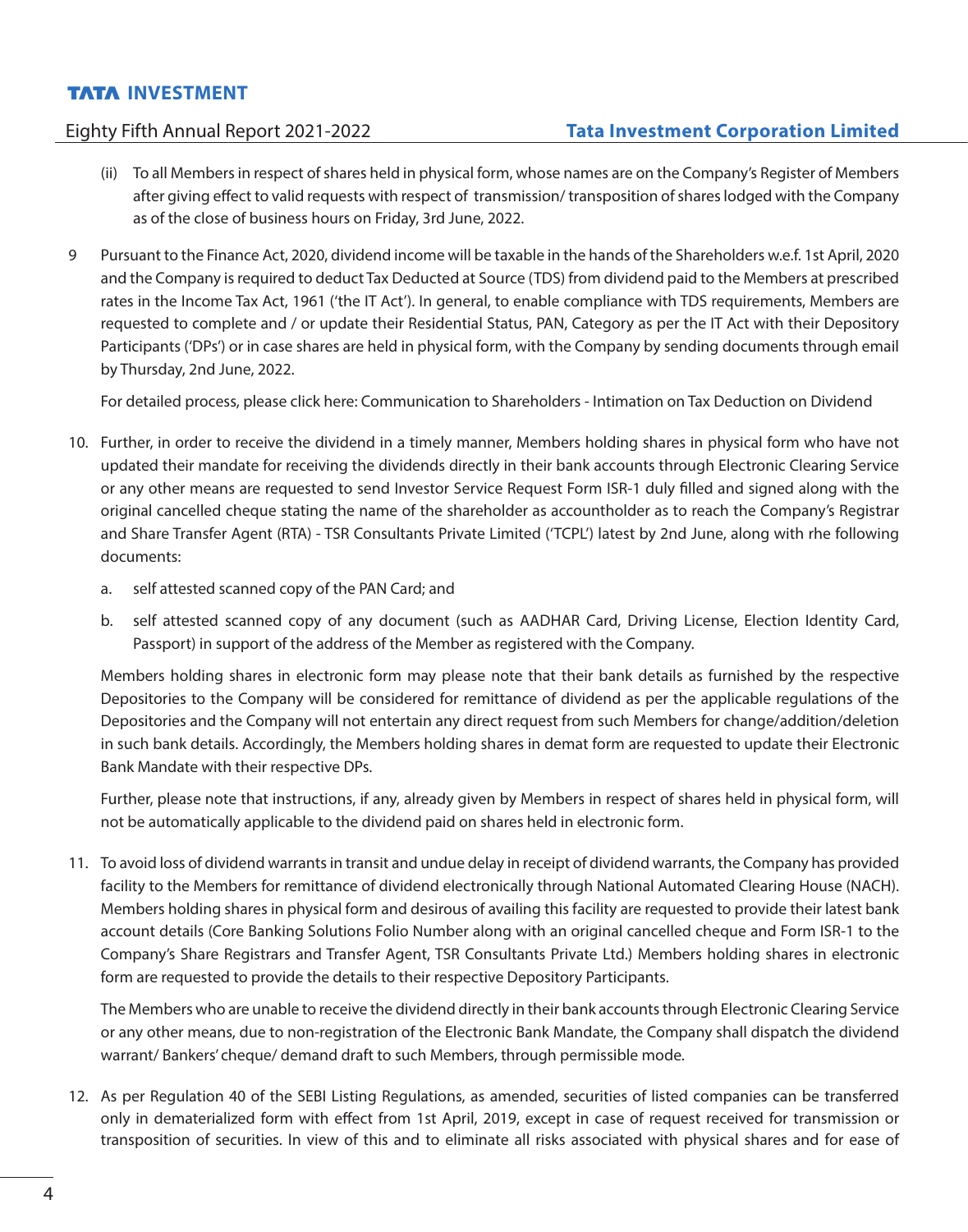

Notice Board's Report Report on Corporate Governance Standalone Financial Statements Consolidated Financial Statements

portfolio management, Members holding shares in physical form are requested to consider converting their holdings to dematerialized form. Members may also refer to Frequently Asked Questions ("FAQs") on the Company's website www.tatainvestment.com.

 Pursuant to SEBI circular dated 25th January, 2022, securities of the Company shall be issued in dematerialized form only while processing service requests in relation to issue of duplicate securities certificate, renewal / exchange of securities certificate, endorsement, sub-division / splitting of securities certificate, consolidation of securities certificates/folios, transmission and transposition. Accordingly, Members are requested to make service requests by submitting a duly filled and signed Form ISR – 4, the format of which is available on the Company's website and on the website of the Company's Registrar and Transfer Agents -TCPL. It may be noted that any service request can be processed only after the folio is KYC Compliant.

13. Members are hereby informed that under the Act, the company is obliged to transfer any money lying in the unpaid dividend account, which remains unpaid or unclaimed for a period of seven years from date of such transfer to the Unpaid Dividend Account, to the credit of the Investor Education and Protection Fund ("the Fund") established by the Central Government.

 Further attention of the members is drawn to the provisions of Section 124(6) of the Act which require a company to transfer in the name of IEPF Authority all shares in respect of which dividend has not been paid or claimed for 7 (seven) consecutive years or more from the date of transfer to Unpaid Dividend Account of the Company.

 In accordance with the aforesaid provisions of the Act read with the Investor Education and Protection Fund Authority (Accounting, Audit, Transfer and Refund) Rules, 2016 (IEPF Rules), as amended from time to time, the Company has already transferred of all shares in respect of which dividend declared for the financial year 2013-14 or earlier financial years has not been paid or claimed by the members for 7 (seven) consecutive years or more. Members are advised to visit the website of the Company to ascertain details of shares transferred to IEPF Authority.

 The Company has transferred the unpaid or unclaimed dividends declared upto financial years 2013-14, from time to time, to the Fund. The Company has uploaded the details of unpaid and unclaimed dividend amounts lying with the Company on the website of the Company and the same can be accessed through the link: http://www.mca.gov.in.

 Members who have not yet encashed their dividend warrant(s) for the financial year ended 31st March, 2015 and for any subsequent financial year, are requested to make their claims to the Company without any delay, to avoid transfer of the dividend/shares to the Fund/IEPF Authority.

 Members/claimants whose shares, unclaimed dividend, sales proceeds of fractional shares etc. have been transferred to the IEPF Authority or the Fund, as the case maybe, may claim the shares or apply for the refund by making an application to the IEPF Authority in Form IEPF-5 (available on iepf.gov.in) along with requisite fees as decided by the IEPF Authority from time to time.

14. Members are requested to intimate changes, if any, pertaining to their name, postal address, e-mail address, telephone/ mobile numbers, PAN, registering of nomination, power of attorney registration, Bank Mandate details, etc., to their DPs in case the shares are held in electronic form. Changes intimated to the Depository Participant will then be automatically reflected in the Company's records which will help the Company and TCPL to provide efficient and better services to to Registrar and Share Transfer Agent – TSR Consultants Private Limited by submitting duly filled and signed Form ISR-1 and along with self attested copies of supporting documents. Further, Members may note that SEBI has mandated the submission of PAN by every participant in securities market. Members holding shares in physical form can submit their PAN details to TCPL.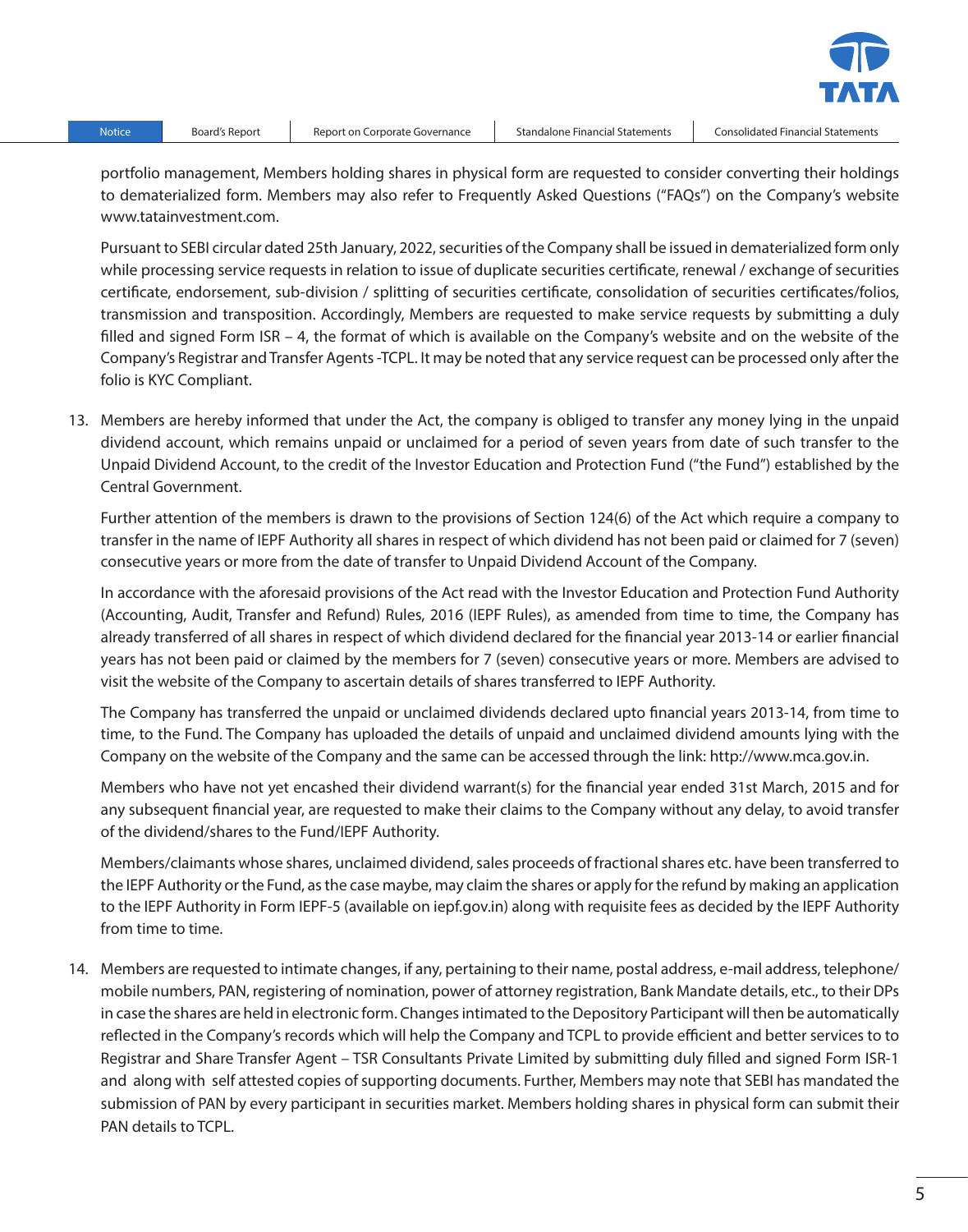# Eighty Fifth Annual Report 2021-2022 **Tata Investment Corporation Limited**

15. SEBI vide circular dated 3rd November, 2021 has mandated the listed companies to have PAN, KYC, bank details and Nomination of all shareholders holding shares in physical form. Folios wherein any one of the cited details / documents are not available with us, on or after 1st April, 2023, shall be frozen as per the aforesaid SEBI circular.

 The investor service requests forms for updation of PAN, KYC, Bank details and Nomination viz., Forms ISR-1, ISR-2, ISR-3, SH-13, SH-14 are available on our website www.tatainvestment.com. In view of the above, we urge the shareholders to submit the Investor Service Request form along with the supporting documents at the earliest.

 The Company has sent a letter to the shareholders holding shares in physical form in relation to the aforesaid on 16th February, 2022.

 In respect of shareholders who hold shares in the dematerialized form and wish to update their PAN, KYC, Bank Details and Nomination are requested to contact their respective Depository Participants.

- 16. The format of the Register of Members prescribed by the MCA under the Act requires the Company / Share Registrar and Transfer Agents to record additional details of Members, including their PAN details, e-mail address, bank details for payment of dividend etc. Form ISR-1 for capturing additional details is available on the Company's website under the section 'Investor Information' and is also attached to this Annual Report. Members holding shares in physical form are requested to submit the filled in form to the Company or to its Share Registrar and Transfer Agents – TCPL in physical mode as per instructions mentioned in the form. Members holding shares in electronic form are requested to submit the details to their respective DP only and not to the Company or TCPL.
- 17. Members holding shares in physical form, in identical order of names, in more than one folio are requested to send to the Company or Registrar, the details of such folios together with the share certificates and self-attested copies of PAN card of the holders for consolidating their holding in one folio. Requests for consolidation of share certificates shall be processed in dematerialized form.
- 18. During the Eighty Fifth AGM, Members may access the electronic copy of Register of Directors and Key Managerial Personnel and their shareholding maintained under Section 170 of the Act and the Register of Contracts and Arrangements in which Directors are interested maintained under Section 189 of the Act, by sending an email to ticl@tata.com upto the date of this Meeting.
- 19. To prevent fraudulent transactions, Members are advised to exercise due diligence and notify the Company of any change in address or demise of any Member as soon as possible. Members are also advised to not leave their demat account(s) dormant for long. Periodic statement of holdings should be obtained from the concerned Depository Participant and holdings should be verified from time to time.
- 20. To support the 'Green Initiative', Members who have not yet registered their email addresses are requested to register the same with their DPs in case the shares are held by them in electronic form and with TCPL/Company in case the shares are held by them in physical form.
- 21. Process for registering email addresses to receive this Notice of AGM and Annual Report electronically and cast votes electronically:
	- (i) Registration of email addresses with TCPL: The Company has made special arrangements with TCPL for registration of e-mail addresses of those Members (holding shares either in electronic or physical form) who wish to receive this Notice electronically and cast votes electronically. Eligible Members whose e-mail addresses are not registered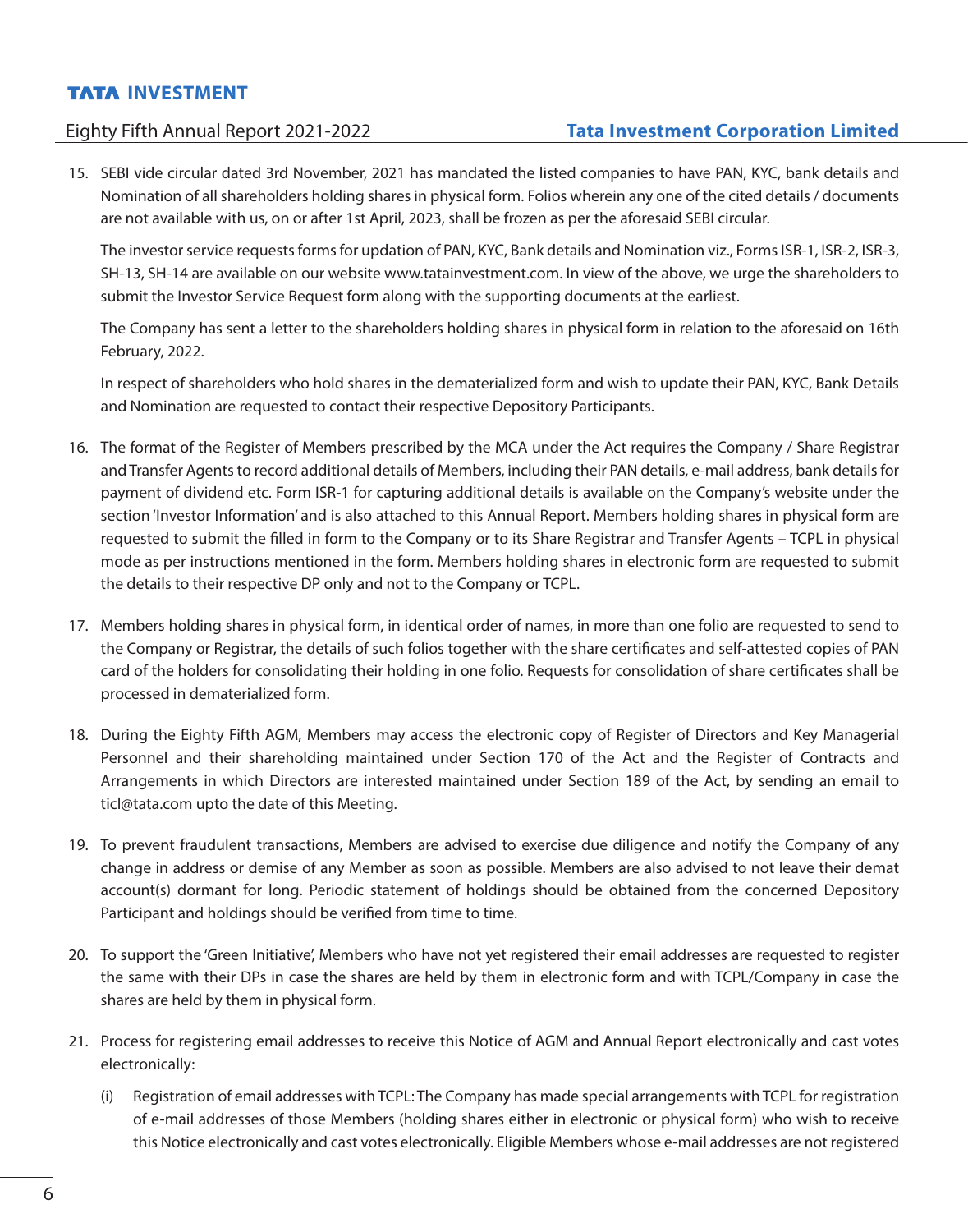

Notice Board's Report Report on Corporate Governance Standalone Financial Statements Consolidated Financial Statements

with the Company/ DPs are required to provide the same to TCPL **on or before 5:00 p.m. IST on Monday, 20th June, 2022.**

Process to be followed for registration of e-mail address is as follows:

| a)           | Visit the link: https://tcpl.linkintime.co.in/EmailReg/Email_Register.html                                    |
|--------------|---------------------------------------------------------------------------------------------------------------|
| b)           | Select the Name of the Company from the dropdown list: Tata Investment Corporation Limited                    |
| $\mathsf{C}$ | Enter the Folio No. / DP ID, Client ID, Shareholder Name, PAN details, Mobile no. and e-mail address. Members |
|              | holding shares in physical form are additionally required to enter one of their share certificate numbers and |
|              | upload a self-attested copy of the PAN card and address proof viz. Aadhaar Card, Passport, or front and       |
|              | backside of their share certificate                                                                           |
| d)           | The system will send OTP on the Mobile No. and e-mail address Enter your e-mail address and mobile            |
|              | number.                                                                                                       |
| $\epsilon$   | Enter OTP received on Mobile No. and e-mail address                                                           |
| f)           | The system will then confirm the e-mail address for the limited purpose of service of Notice of AGM alongwith |
|              | Annual Report 2021-22 and e-Voting credentials                                                                |

 Members may note that the Notice and Annual Report 2021-22 will also be available on the Company's website www.tatainvestment.com, websites of the Stock Exchanges i.e. BSE Limited and National Stock Exchange of India Limited at www.bseindia.com and www.nseindia.com respectively, and on the website of NSDL https://www. evoting.nsdl.com.

- (ii) Registration of e-mail address permanently with Company/DP: Members are requested to register the same with their concerned DPs, in respect of electronic holding and with TCPL, in respect of physical holding, by writing to TCPL. Further, those Members who have already registered their e-mail addresses are requested to keep their e-mail addresses validated/updated with their DPs / TCPL to enable servicing of notices / documents / Annual Reports and other communications electronically to their e-mail address in future.
- (iii) Alternatively, those Shareholders who have not registered their email addresses are required to send an email request to evoting@nsdl.co.in along with the following documents for procuring user id and password and registration of e-mail ids for e-Voting for the resolutions set out in this Notice.
	- a) In case shares are held in **physical mode**, please provide Folio No., Name of shareholder, scanned copy of the share certificate (front and back), self-attested scanned copy of PAN card, self-attested scanned copy of Aadhar Card by email to ticl@tata.com.
	- b) In case shares are held in **demat mode**, please provide DPID-CLID (16 digit DPID + CLID or 16 digit beneficiary ID), Name, client master or copy of Consolidated Account statement, PAN (self attested scanned copy of PAN card), AADHAR (self attested scanned copy of Aadhar Card) to ticl@tata.com. If you are an Individual shareholder holding securities in demat mode, you are requested to refer to the login method explained at step 1 (A) i.e. Login method for e-Voting and joining virtual meeting for Individual shareholders holding securities in demat mode.
	- c) Alternatively, shareholder/members may send a request to evoting@nsdl.co.in for procuring user id and password for e-Voting by providing above mentioned documents.
	- d) In terms of SEBI circular dated 9th December, 2020, on e-Voting facility provided by Listed Companies, Individual shareholders holding securities in demat mode are allowed to vote through their demat account maintained with Depositories and Depository Participants. Shareholders are required to update their mobile number and email ID correctly in their demat account in order to access e-Voting facility.
- 22. Pursuant to the provisions of Section 108 of the Act read with Rule 20 of the Companies (Management and Administration) Rules, 2014 (as amended) and Regulation 44 of SEBI Listing Regulations (as amended), and the MCA Circulars, the Company is providing facility of remote e-Voting to its Members in respect of the business to be transacted at the AGM.

For this purpose, the Company has entered into an agreement with NSDL for facilitating voting through electronic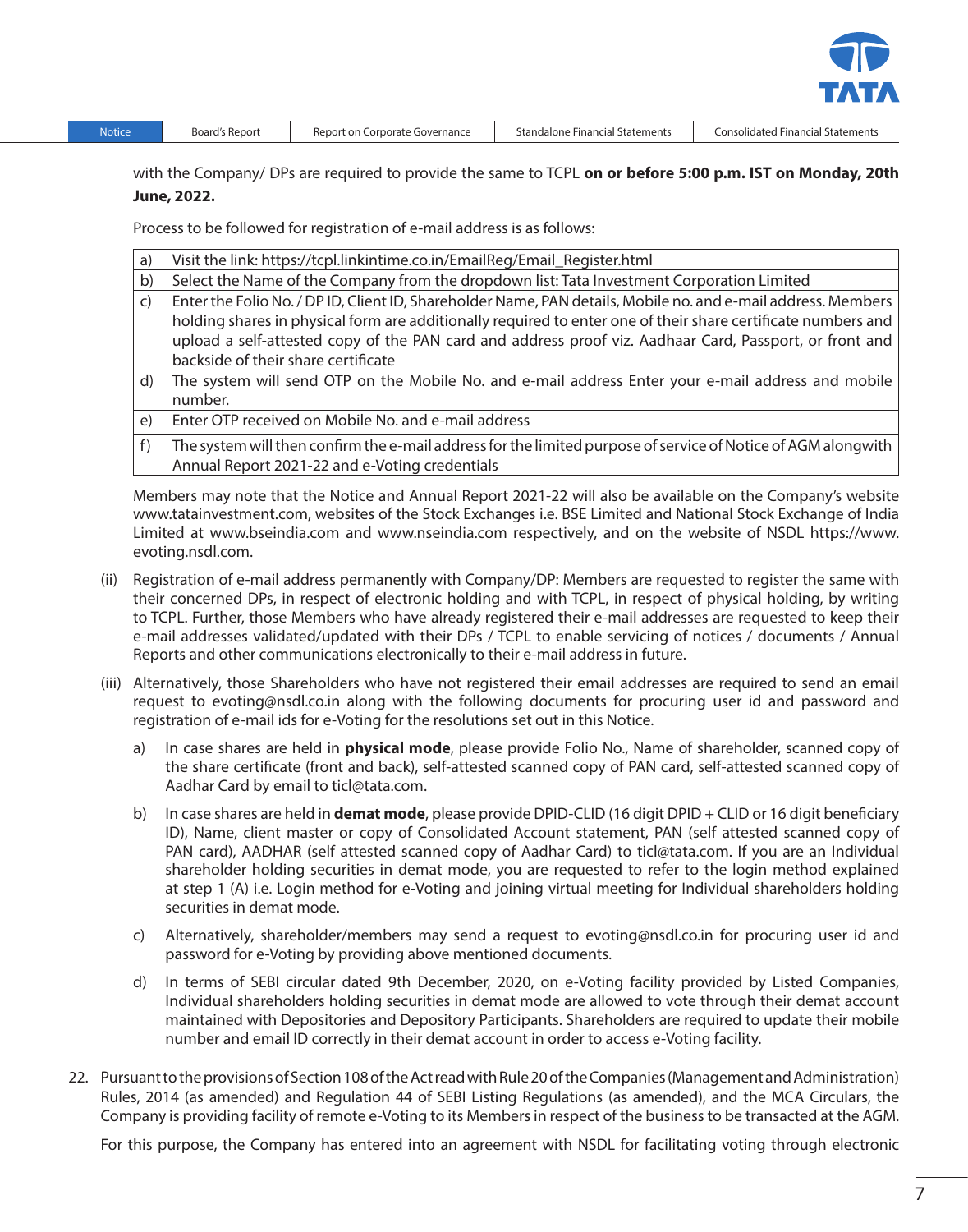means, as the authorized agency. The facility of casting votes by a member using remote e-Voting system as well as remote e-Voting during the AGM will be provided by NSDL.

- 23. Members of the Company holding shares either in physical form or in electronic form as on the cut-off date of **Monday, 20th June, 2022,** may cast their vote by remote e-Voting. The remote e-Voting period commences on **Thursday, 23rd June, 2022 at 9.00 a.m. (IST)** and ends on **Sunday, 26th June, 2022 at 5.00 p.m. (IST).** The remote e-Voting module shall be disabled by NSDL for voting thereafter. Once the vote on a resolution is cast by the Member, the Member shall not be allowed to change it subsequently. The voting rights of the Members (for voting through remote e-Voting before the AGM and remote e-Voting during the AGM) shall be in proportion to their share of the paid-up equity share capital of the Company as on the cut-off date of **Monday, 20th June, 2022.**
- 24. Members will be provided with the facility for voting through electronic voting system during the video conferencing proceedings at the AGM and Members participating at the AGM, who have not already cast their vote by remote e Voting, will be eligible to exercise their right to vote during such proceedings of the AGM. Members who have cast their vote by remote e-Voting prior to the AGM will also be eligible to participate at the AGM but shall not be entitled to cast their vote again on such resolution(s) for which the member has already cast the vote through remote e-Voting.
- 25. A person whose name is recorded in the Register of Members or in the Register of Beneficial Owners maintained by the depositories as on the cut-off date only shall be entitled to avail the facility of remote e-Voting before the AGM as well as remote e-Voting during the AGM. Any person who acquires shares of the Company and becomes a Member of the Company after the dispatch of the Notice and holding shares as on the cut-off date, i.e. Monday, 20th June, 2022, may obtain the User ID and password by sending a request at evoting@nsdl.co.in. However, if you are already registered with NSDL for remote e-Voting, then you can use your existing user ID and password for casting your vote. If you forgot your password, you can reset your password by using "Forgot User Details/Password" or "Physical User Reset Password" option available on www.evoting.nsdl.com or call on toll free no. 1800 1020 990 and 1800 22 44 30. In case of Individual Shareholders holding securities in demat mode who acquires shares of the Company and becomes a Member of the Company after sending of the Notice and holding shares as of the cut-off date i.e. Monday, 20th June, 2022 may follow steps mentioned in the Notice of the AGM under "Access to NSDL e-Voting system".
- 26. The Chairman shall, at the AGM, at the end of discussion on the resolutions on which voting is to be held, allow voting, by use of remote e-Voting system for all those Members who are present during the AGM through VC/OAVM but have not cast their votes by availing the remote e-Voting facility. The remote e-Voting module during the AGM shall be disabled by NSDL for voting 15 minutes after the conclusion of the Meeting.
- 27. Mr. P. N. Parikh (Membership No. FCS 327) or failing him Mr. Mitesh Dhabliwala (Membership No. FCS 8331) or failing him, Ms. Sarvari Shah (Membership No. FCS 9697), of Parikh & Associates, Practicing Company Secretaries, have been appointed by the Board of Directors of the Company as Scrutinizer for scrutinizing the remote e-Voting process as well as voting at the Meeting, in a fair and transparent manner. The Scrutinizer shall, immediately after the conclusion of voting at the Annual General Meeting, unblock the votes cast through remote e-Voting from the e-Voting system and make, not later than two working days from the conclusion of the Meeting, a Scrutinizer's Report of the total votes cast in favour or against, if any, to the Chairman or a person authorised by him in writing, who shall countersign the same.

 The Chairman or the person authorised by him in writing shall forthwith on receipt of the Scrutinizer's Report, declare the result of the voting. The Results declared, along with the Scrutinizer's Report, shall be placed on the Company's website www.tatainvestment.com and on the website of NSDL immediately after their declaration, and shall also be communicated to the Stock Exchanges where the Company is listed, viz. BSE Ltd. and National Stock Exchange of India Ltd.

28. Subject to the receipt of requisite number of votes, the Resolution forming part of the AGM Notice shall be deemed to be passed on the date of the AGM, i.e. Monday, 27th June, 2022.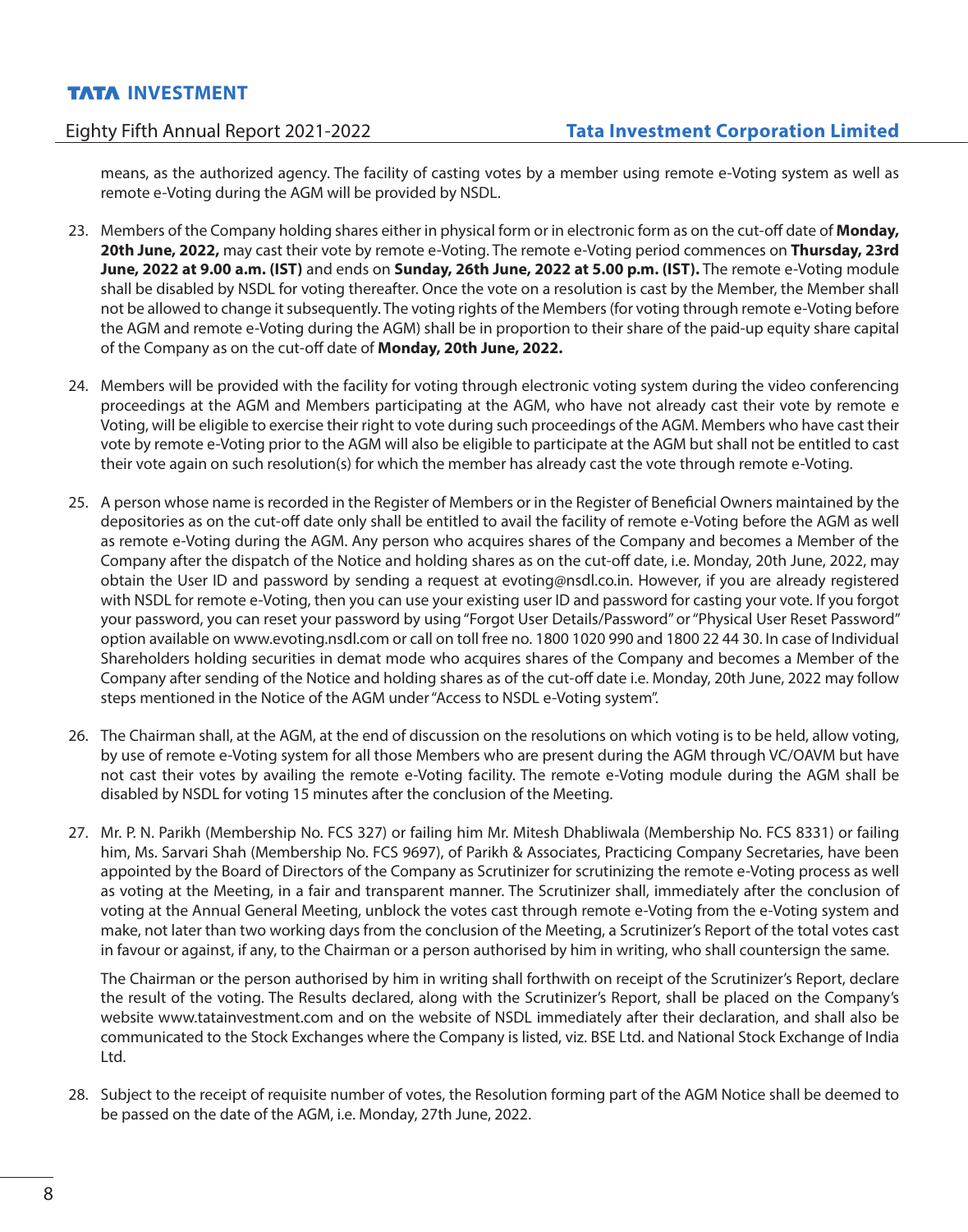- 
- 29. Instructions for attending the AGM through VC/OAVM and remote e-Voting (before and during the AGM) are given below:

### **A. INSTRUCTIONS FOR MEMBERS FOR ATTENDING THE AGM THROUGH VC/OAVM**

- i. Member will be provided with a facility to attend the AGM through VC/OAVM through the NSDL e-Voting system. Members may access by following the steps mentioned below for Access to NSDL e-Voting system. After successful login, you can see link of "VC/OAVM link" placed under "Join meeting" menu against Company name. You are requested to click on VC/OAVM link placed under Join Meeting menu. The link for VC/OAVM will be available in Shareholder/Member login where the EVEN of Company will be displayed. Please note that the members who do not have the User ID and Password for e-Voting or have forgotten the User ID and Password may retrieve the same by following the remote e-Voting instructions mentioned in the Notice to avoid last minute rush.
- ii. Members are encouraged to join the Meeting through Laptops for better experience.
- iii. Further Members will be required to allow Camera and use Internet with a good speed to avoid any disturbance during the meeting.
- iv. Please note that Participants connecting from Mobile Devices or Tablets or through Laptop connecting via Mobile Hotspot may experience Audio/Video loss due to fluctuation in their respective network. It is therefore, recommended to use stable Wi-Fi or LAN connection to mitigate any kind of aforesaid glitches.
- v. Members are encouraged to submit their questions in advance with regard to the financial statements or any other matter to be placed at the Eighty-Fifth AGM, from their registered email address, mentioning their name, DP ID and Client ID number /folio number and mobile number, to reach the Company's email address at ticl@tata.com. on or before 26th June, 2022. The same will be suitably replied by the Company. Queries that remain unanswered at the AGM will be appropriately responded by the Company at the earliest, post the conclusion of the AGM.
- vi. Members who would like to express their views/ask questions as a speaker at the Meeting may pre-register themselves as a speaker by sending a request from their registered email address mentioning their names, DP ID and Client ID/folio number, PAN and mobile number at ticl@tata.com between Friday, 24th June, 2022 at 9.00 a.m. (IST) and ends on Sunday, 26th June, 2022 at 5.00 p.m. (IST). The Company reserves the right to restrict the number of speakers depending on the availability of time for the AGM.
- vii. Members who need assistance before or during the AGM may contact NSDL on evoting@nsdl.co.in/1800-222-990 or contact any of the following:

| Sr. No. | Name of the concerned person              | <b>Contact details</b>            |
|---------|-------------------------------------------|-----------------------------------|
|         | Ms. Sarita Mote, Assistant Manager - NSDL | evoting@nsdl.co.in/ 1800 1020 990 |
| z.      | Ms. Soni Singh, Assistant Manager - NSDL  | evoting@nsdl.co.in/ 1800 1020 990 |

## **B. INSTRUCTIONS FOR E-VOTING BEFORE / DURING THE AGM**

## **I INSTRUCTIONS FOR REMOTE E-VOTING BEFORE THE AGM ARE AS UNDER:**

The details of the process and manner for remote e-Voting are explained herein below:

Step 1: Access to NSDL e-Voting system

Step 2: Cast your vote electronically and join virtual meeting on NSDL e-Voting system.

#### **How do I vote electronically using NSDL e-Voting system?**

The way to vote electronically on NSDL e-Voting system consists of "Two Steps" which are mentioned below:

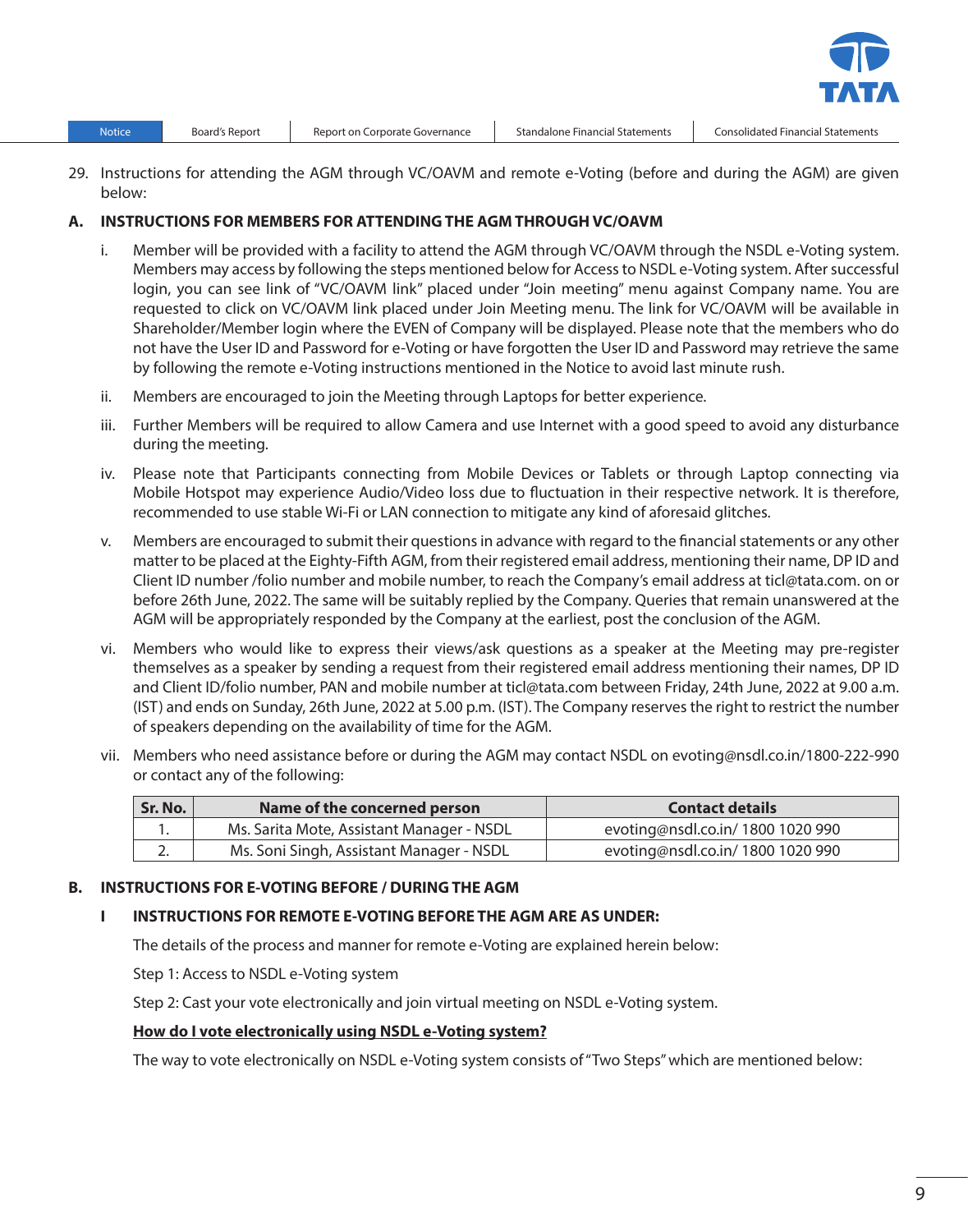#### **Step 1: Access to NSDL e-Voting system**

## **A) Login method for e-Voting and joining virtual meeting for Individual shareholders holding securities in demat mode**

In terms of SEBI circular dated 9th December, 2020, on e-Voting facility provided by Listed Companies, Individual shareholders holding securities in demat mode are allowed to vote through their demat account maintained with Depositories and Depository Participants. Shareholders are advised to update their mobile number and email Id in their demat accounts in order to access e-Voting facility.

**Type of shareholders Login Method** Individual Shareholders holding securities in demat mode with NSDL 1. Existing **IDeAS** user can visit the e-Services website of NSDL Viz. https://eservices.nsdl.com either on a Personal Computer or on a mobile. On the e-Services home page click on the **"Beneficial Owner"** icon under "Login" which is available under **'IDeAS'** section , this will prompt you to enter your existing User ID and Password. After successful authentication, you will be able to see e-Voting services under Value added services. Click on **"Access to e-Voting"** under e-Voting services and you will be able to see e-Voting page. Click on company name or **e-Voting service provider i.e.** NSDL and you will be re-directed to e-Voting website of NSDL for casting your vote during the remote e-Voting period or joining virtual meeting & voting during the meeting. 2. If you are not registered for IDeAS e-Services, option to register is available at https://eservices. nsdl.com. Select **"Register Online for IDeAS Portal"** or click at https://eservices.nsdl.com/ SecureWeb/IdeasDirectReg.jsp 3. Visit the e-Voting website of NSDL. Open web browser by typing the following URL: https://www. evoting.nsdl.com/ either on a Personal Computer or on a mobile. Once the home page of e-Voting system is launched, click on the icon "Login" which is available under 'Shareholder/Member' section. A new screen will open. You will have to enter your User ID (i.e. your sixteen digit demat account number hold with NSDL), Password/OTP and a Verification Code as shown on the screen.

Login method for Individual shareholders holding securities in demat mode is given below: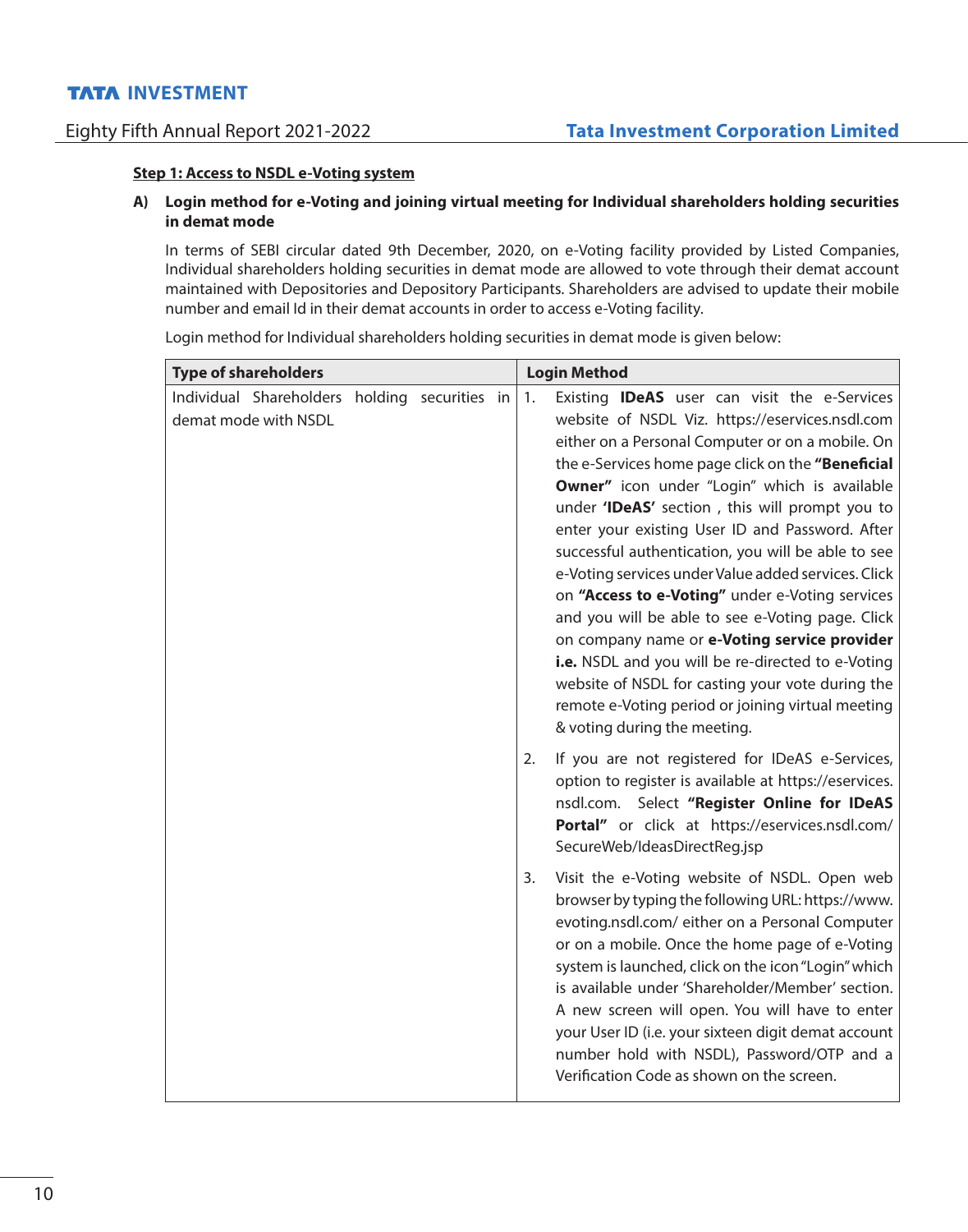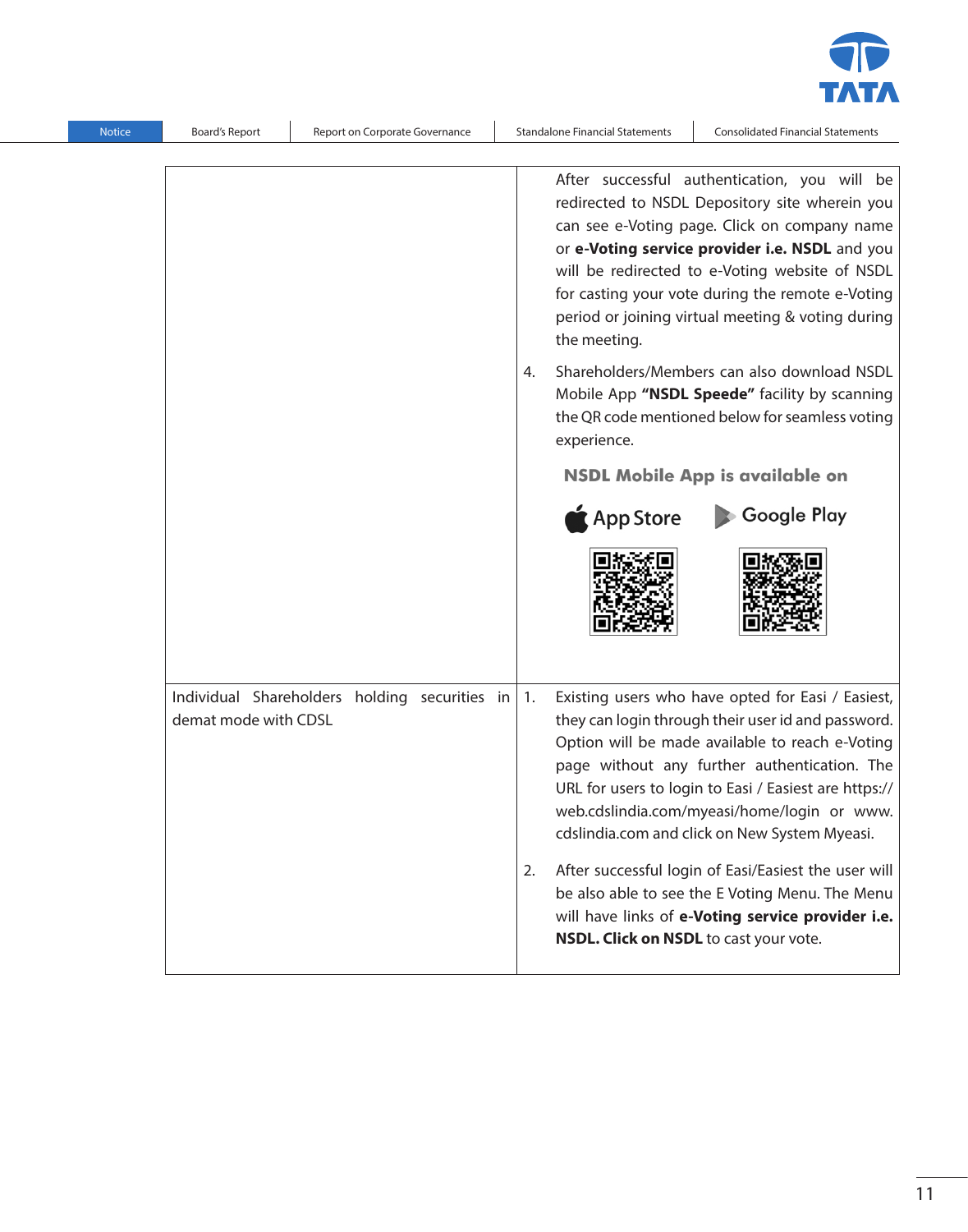# Eighty Fifth Annual Report 2021-2022 **Tata Investment Corporation Limited**

|                                                                                                              | If the user is not registered for Easi/Easiest, option<br>3.<br>to register is available at https://web.cdslindia.<br>com/myeasi/Registration/EasiRegistration                                                                                                                                                                                                                                                                                                                                                                                                                                                                          |
|--------------------------------------------------------------------------------------------------------------|-----------------------------------------------------------------------------------------------------------------------------------------------------------------------------------------------------------------------------------------------------------------------------------------------------------------------------------------------------------------------------------------------------------------------------------------------------------------------------------------------------------------------------------------------------------------------------------------------------------------------------------------|
|                                                                                                              | Alternatively, the user can directly access e-Voting<br>4.<br>page by providing demat Account Number and<br>PAN No. from a link in www.cdslindia.com home<br>page. The system will authenticate the user by<br>sending OTP on registered Mobile & Email as<br>recorded in the demat Account. After successful<br>authentication, user will be provided links for the<br>respective ESP i.e. NSDL where the e-Voting is in<br>progress.                                                                                                                                                                                                  |
| Individual Shareholders (holding securities in<br>demat mode) login through their depository<br>participants | You can also login using the login credentials of your<br>demat account through your Depository Participant<br>registered with NSDL/CDSL for e-Voting facility. upon<br>logging in, you will be able to see e-Voting option. Click<br>on e-Voting option, you will be redirected to NSDL/<br>CDSL Depository site after successful authentication,<br>wherein you can see e-Voting feature. Click on company<br>name or e-Voting service provider- NSDL and you will<br>be redirected to e-Voting website of NSDL for casting<br>your vote during the remote e-Voting period or joining<br>virtual meeting & voting during the meeting. |

**Important note:** Members who are unable to retrieve User ID/ Password are advised to use Forget User ID and Forget Password option available at abovementioned website.

**Helpdesk for Individual Shareholders holding securities in demat mode for any technical issues related to login through Depository i.e. NSDL and CDSL**

| Login type                                                            | <b>Helpdesk details</b>                                                                                                                                                              |
|-----------------------------------------------------------------------|--------------------------------------------------------------------------------------------------------------------------------------------------------------------------------------|
| Individual Shareholders holding securities in<br>demat mode with NSDL | Members facing any technical issue in login can contact<br>NSDL helpdesk by sending a request at evoting@<br>nsdl.co.in or call at toll free no.: 1800-1020-990 and<br>1800-2244-30  |
| Individual Shareholders holding securities in<br>demat mode with CDSL | Members facing any technical issue in login can contact<br>CDSL helpdesk by sending a request at helpdesk.<br>evoting@cdslindia.com or contact at 022-23058738 or<br>022-23058542-43 |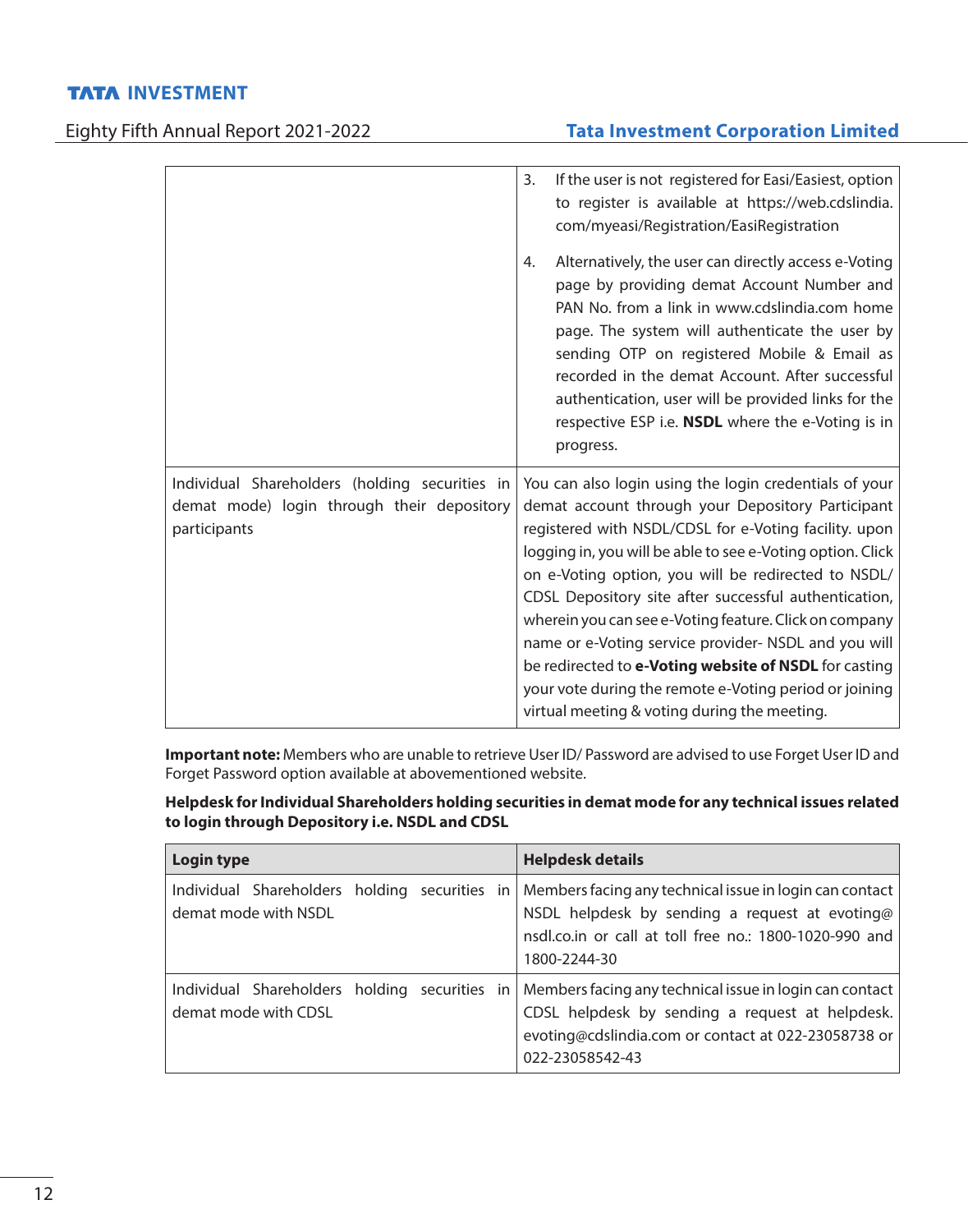

### **B. Login Method for e-Voting and joining virtual meeting for shareholders other than Individual shareholders holding securities in demat mode and shareholders holding securities in physical mode.**

#### **How to Log-in to NSDL e-Voting website?**

- 1. Visit the e-Voting website of NSDL. Open web browser by typing the following URL: https://www.evoting. nsdl.com/ either on a Personal Computer or on a mobile.
- 2. Once the home page of e-Voting system is launched, click on the icon "Login" which is available under 'Shareholders' section.
- 3. A new screen will open. You will have to enter your User ID, your Password and a Verification Code as shown on the screen.

 Alternatively, if you are registered for NSDL eservices i.e. IDEAS, you can log-in at https://eservices.nsdl. com/ with your existing IDEAS login. Once you log-in to NSDL eservices after using your log-in credentials, click on e-Voting and you can proceed to Step 2, i.e. Cast your vote electronically.

4. Your User ID details are given below :

| <b>Manner of holding shares i.e. Demat</b><br>(NSDL or CDSL) or Physical |                                                            | <b>Your User ID is:</b>                                                                                                                                                                             |
|--------------------------------------------------------------------------|------------------------------------------------------------|-----------------------------------------------------------------------------------------------------------------------------------------------------------------------------------------------------|
| a)                                                                       | account with NSDL.                                         | For Members who hold shares in demat   8 Character DP ID followed by 8 Digit Client ID<br>For example if your DP ID is IN300*** and Client ID is<br>12****** then your user ID is IN300***12******. |
| b)                                                                       | For Members who hold shares in demat<br>account with CDSL. | 16 Digit Beneficiary ID<br>For example if your Beneficiary ID is 12**************<br>then your user ID is 12**************                                                                          |
| $\mathsf{C}$                                                             | For Members holding shares in Physical Form.               | EVEN Number followed by Folio Number registered<br>with the company<br>For example if folio number is 001*** and EVEN is<br>119939 then user ID is 119939001***                                     |

- 5. Password details for shareholders other than Individual shareholders are given below:
	- a. If you are already registered for e-Voting, then you can use your existing password to login and cast your vote.
	- b. If you are using NSDL e-Voting system for the first time, you will need to retrieve the 'initial password which was communicated to you. Once you retrieve the 'initial password', you need to enter the 'initial password' and system will force you to change the password.
	- c. How to retrieve your 'initial password'?
		- (i) If your email ID is registered in your demat account or with the Company, your 'initial password' is communicated to you on your email ID. Trace the email sent to you from NSDL from your mailbox. Open the email and open the attachment i.e. a .pdf file. Open the .pdf file. The password to open the .pdf file is your 8 digit client ID for NSDL account, last 8 digits of client ID for CDSL account or folio number for shares held in physical form. The .pdf file contains your 'User ID' and your 'initial password'.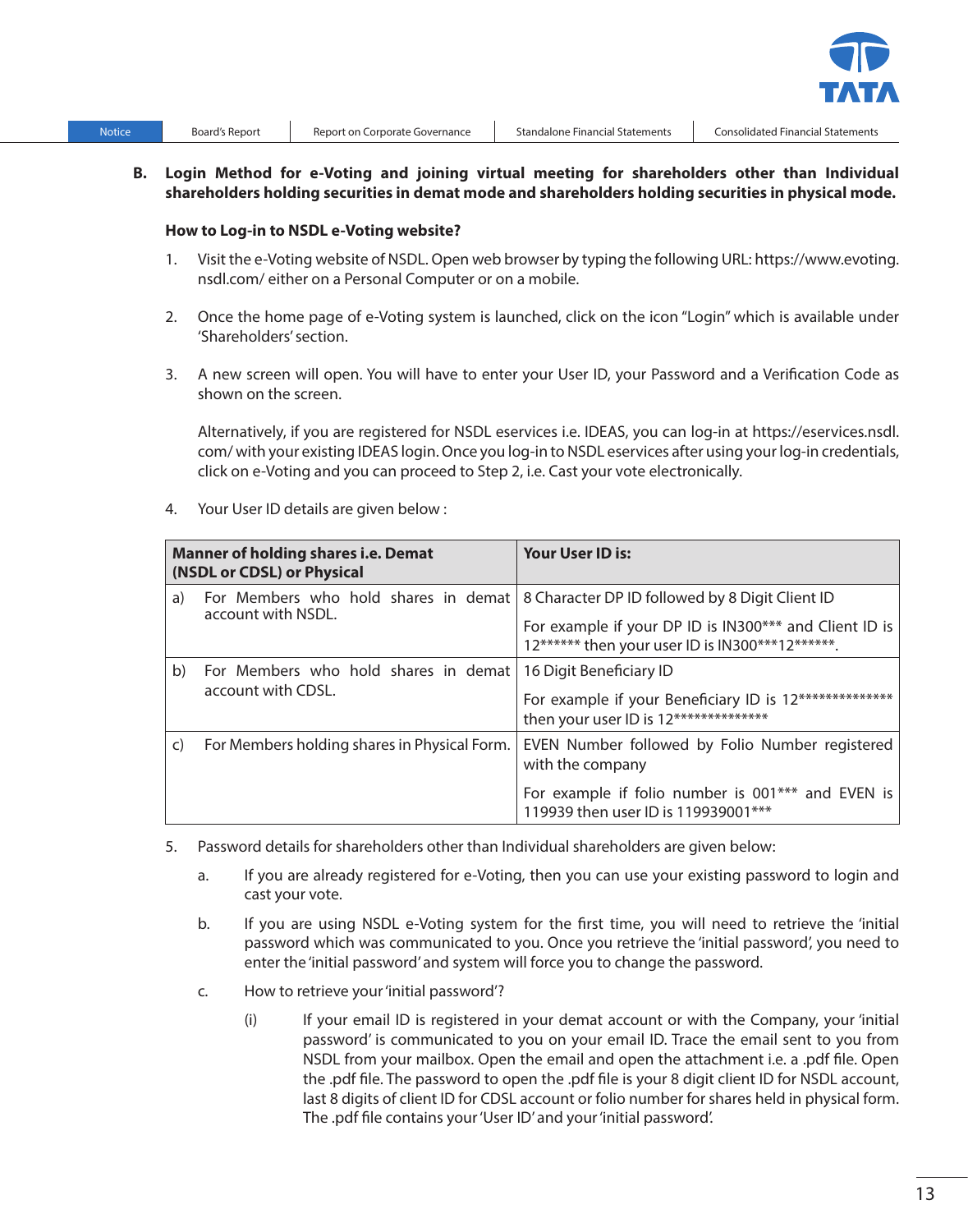# Eighty Fifth Annual Report 2021-2022 **Tata Investment Corporation Limited**

- (ii) If your email ID is not registered, please follow steps mentioned in the Notice in process for those shareholders whose email ids are not registered.
- 6. If you are unable to retrieve or have not received the 'initial password' or have forgotten your password:
	- (a) Click on "Forgot user details/Password?" (if you are holding shares in your demat account with NSDL or CDSL ) option available on www.evoting.nsdl.com
	- (b) Physical User Reset Password?(If you are holding shares in physical mode) option available on www.evoting.nsdl.com
	- (c) if you are still unable to get your password by aforesaid two options, you can send a request at evoting@nsdl.com mentioning your demat account number/your PAN, your name and your registered address.
	- (d) Members can also use the OTP (One Time Password) based login for casting the votes on the e-Voting system of NSDL.
- 7. After entering your password, click on Agree to "terms and conditions" by selecting the checkbox.
- 8. Now, you will have to click on "login" button.
- 9. After you click on the "login" button, homepage of your e-Voting will open.

### **Step 2: Cast your vote electronically and join General Meeting on NSDL e-Voting system.**

How to cast your vote electronically on NSDL e-Voting system?

- 1. After successful login at Step 1, you will be able to see all the companies "EVEN" in which you are holding shares and whose voting cycle and General Meeting is in active status.
- 2. Select "EVEN 119939" of Tata Investment Corporation Limited for which you wish to cast your vote during the remote e-Voting period and casting your vote during the General Meeting. For joining virtual meeting, you need to click on "VC/OAVM" link placed under "Join General Meeting".
- 3. Now you are ready for e-Voting as the Voting page opens.
- 4. Cast your vote by selecting appropriate options i.e. assent or dissent, verify/modify the number of shares for which you wish to cast your vote and click on "Submit" and also "Confirm" when prompted.
- 5. Upon confirmation, the message "Vote cast successfully" will be displayed.
- 6. You can also take the printout of the votes cast by you by clicking on the print option on the confirmation page.
- 7. Once you confirm your vote on the resolution, you will not be allowed to modify your vote.

#### **II INSTRUCTIONS FOR E-VOTING DURING THE AGM ARE AS UNDER:**

- 1. The procedure for e-Voting on the day of the AGM is same as the instructions mentioned above for remote e-Voting.
- 2. Only those Members/ shareholders, who will be present in the AGM through VC/OAVM facility and have not casted their vote on the Resolutions through remote e-Voting and are otherwise not barred from doing so, shall be eligible to vote through e-Voting system in the AGM.
- 3. Members who have voted through Remote e-Voting will be eligible to attend the AGM. However, they will not be eligible to vote at the AGM.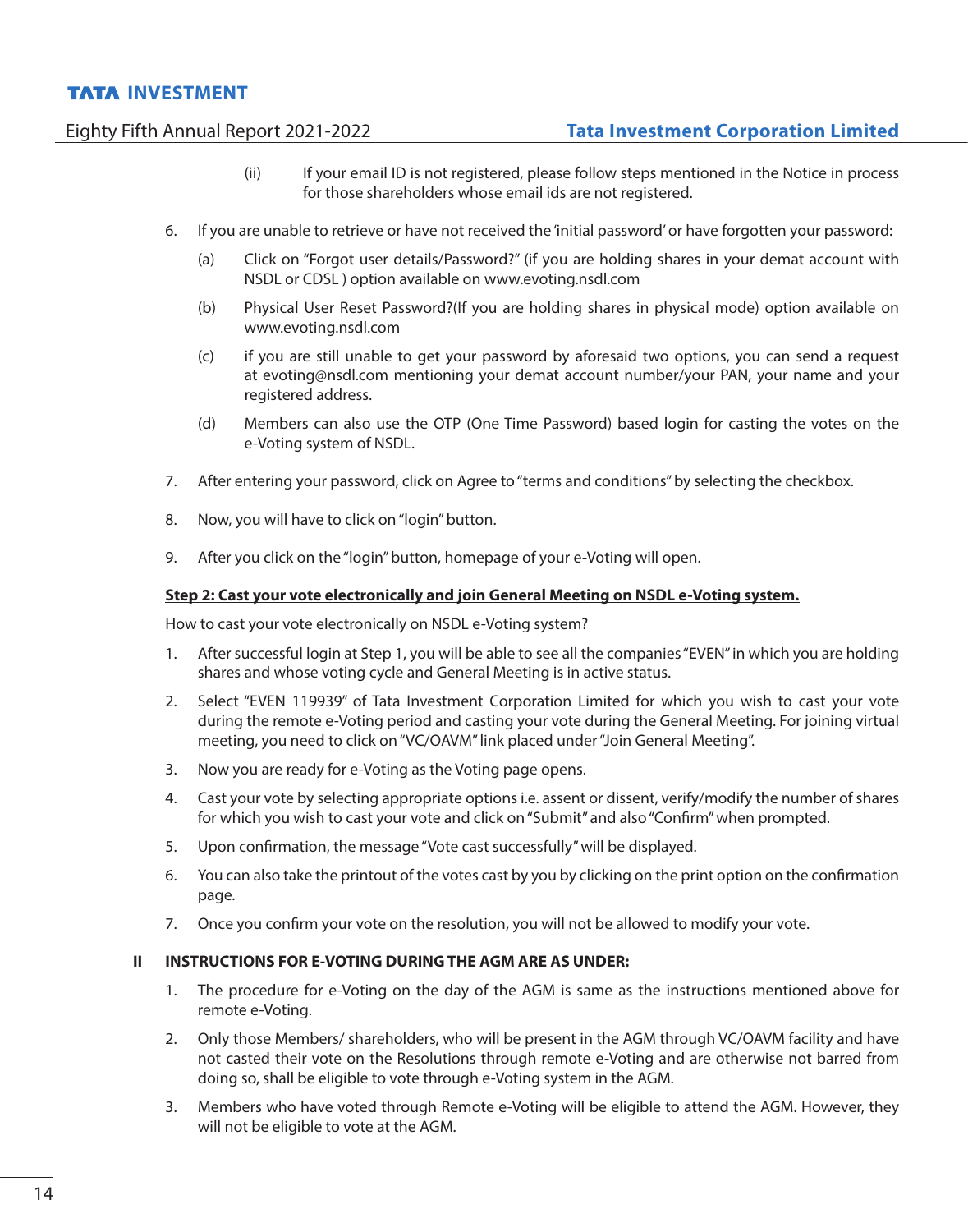| Notice | В١ |
|--------|----|
|        |    |

4. The details of the person who may be contacted for any grievances connected with the facility for e-Voting on the day of the AGM shall be the same person mentioned for remote e-Voting.

#### **General Guidelines for shareholders**

- i. It is strongly recommended not to share your password with any other person and take utmost care to keep your password confidential. Login to the e-Voting website will be disabled upon five unsuccessful attempts to key in the correct password. In such an event, you will need to go through the "Forgot User Details/Password?" or "Physical User Reset Password?" option available on www.evoting.nsdl.com to reset the password.
- ii. In case of any queries/grievances pertaining to remote e-Voting (before the AGM and during the AGM), you may refer to the Frequently Asked Questions (FAQs) for shareholders and e-Voting user manual for shareholders available in the download section of www.evoting.nsdl.com or call on the toll-free number: 1800-1020-990 / 1800-2244-30 or send a request at evoting@nsdl.co.in.

**By Order of the Board of Directors,**

**MANOJ KUMAR C V CHIEF FINANCIAL OFFICER & COMPANY SECRETARY ACS 15140**

Mumbai, 25th April, 2022

### *Registered Office:* **Tata Investment Corporation Limited**

CIN L67200MH1937PLC002622 Elphinstone Building 10 Veer Nariman Road Mumbai 400 001 Tel. No. 6665 8282, Fax No.6665 7917 E-mail address: ticl@tata.com Website: www.tatainvestment.com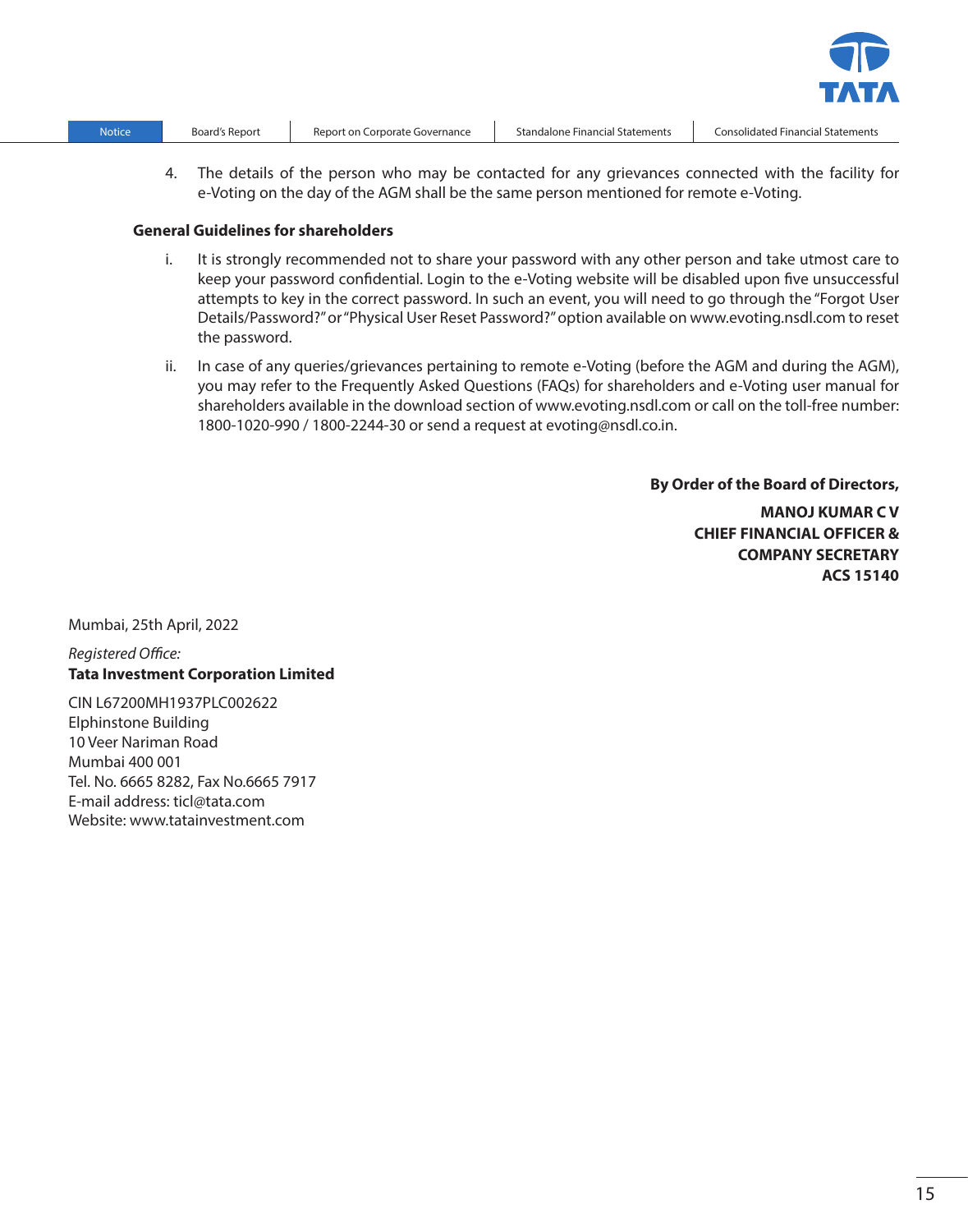## **EXPLANATORY STATEMENT**

The following Explanatory Statement sets out all material facts relating to the business under Item No. 5 of the accompanying Notice dated 25th April, 2022.

### **ITEM NO. 5:**

This explanatory statement is in terms of Regulation 36(5) of the SEBI (Listing Obligations and Disclosure Requirements) Regulations, 2015 ("SEBI Listing Regulations"), however, the same is strictly not required as per Section 102 of the Act.

The Reserve Bank of India ("RBI") has vide its Circular No. RBI/2021-22/25 Ref. No. DoS.CO.ARG/SEC.01/08.91.001/2021-22 dated 27th April, 2021 issued Guidelines for Appointment of Statutory Central Auditors (SCAs)/Statutory Auditors (SAs) of Commercial Banks, Urban Co-operative Banks & NBFCs (including HFCs) ["RBI Circular/Guidelines"]. which is applicable to the Company.

Based on the recommendation of the Audit Committee, the Board at its Meeting held on 9th November, 2021, *inter alia*, approved the appointment of M/s. Suresh Surana & Associates LLP, Chartered Accountants (Firm Registration No. 121750W/ W100010), as the Statutory Auditors of the Company to hold office till the conclusion of the 85th Annual General Meeting of the Company, subject to the approval of the shareholders, to audit the Financial Statements of the Company for financial year 2021-22, subject to the approval of the shareholders, till the conclusion of the ensuing Annual General Meeting in place of the casual vacancy caused by the resignation M/s. Kalyaniwala & Mistry LLP, Chartered Accountants. The shareholders have approved the appointment of the Auditors vide Postal Ballot dated 3rd January, 2022.

The Audit Committee has considered and recommended the Board at its meeting help on 25th April, 2022 the re-appointment of M/s. Suresh Surana & Associates LLP, Chartered Accountants as the Statutory Auditors of the Company to hold office from the conclusion of the 85th Annual General Meeting of the Company till the conclusion of the 87th Annual General Meeting of the Company, at such remuneration, as may be mutually agreed between the Board of Directors of the Company and the Statutory Auditors.

The Company has received consent of M/s. Suresh Surana & Associates LLP, Chartered Accountants, for their re-appointment as Statutory Auditors and also their confirmation that if appointed, their appointment will be in accordance with Section 139 read with Section 141 of the Act. The firm complies with all eligibility norms prescribed by RBI regarding appointment of SCAs/SAs of Commercial Banks (excluding RRBs)/UCBs/NBFCs as per the Ref No. DoS.Co.ARG/SEC.01/08.91.001/2021-22 dated 27th April 2021.

The approval of Members of the Company is sought pursuant to the provisions of Sections 139, 142 and other applicable provisions, if any, of the Act and the relevant Rules thereunder and Guidelines issued by the RBI including any amendments, modifications, variations or re-enactments thereof who have offered themselves for appointment and have confirmed their eligibility to be appointed as Statutory Auditors in terms of Section 141 of the Act and applicable Rules and the Guidelines issued by RBI dated 27th April, 2021 till conclusion of the 87th Annual General Meeting, with power to the Board (including the Audit Committee of the Board or any other person(s) authorised by the Board or Audit Committee in this regard), to do all such acts, deeds, matters and things as may be necessary or desirable in connection with or incidental for giving effect to the said appointment of the Statutory Auditors, including but not limited to determination of roles and responsibilities/ scope of work of the respective Statutory Auditors.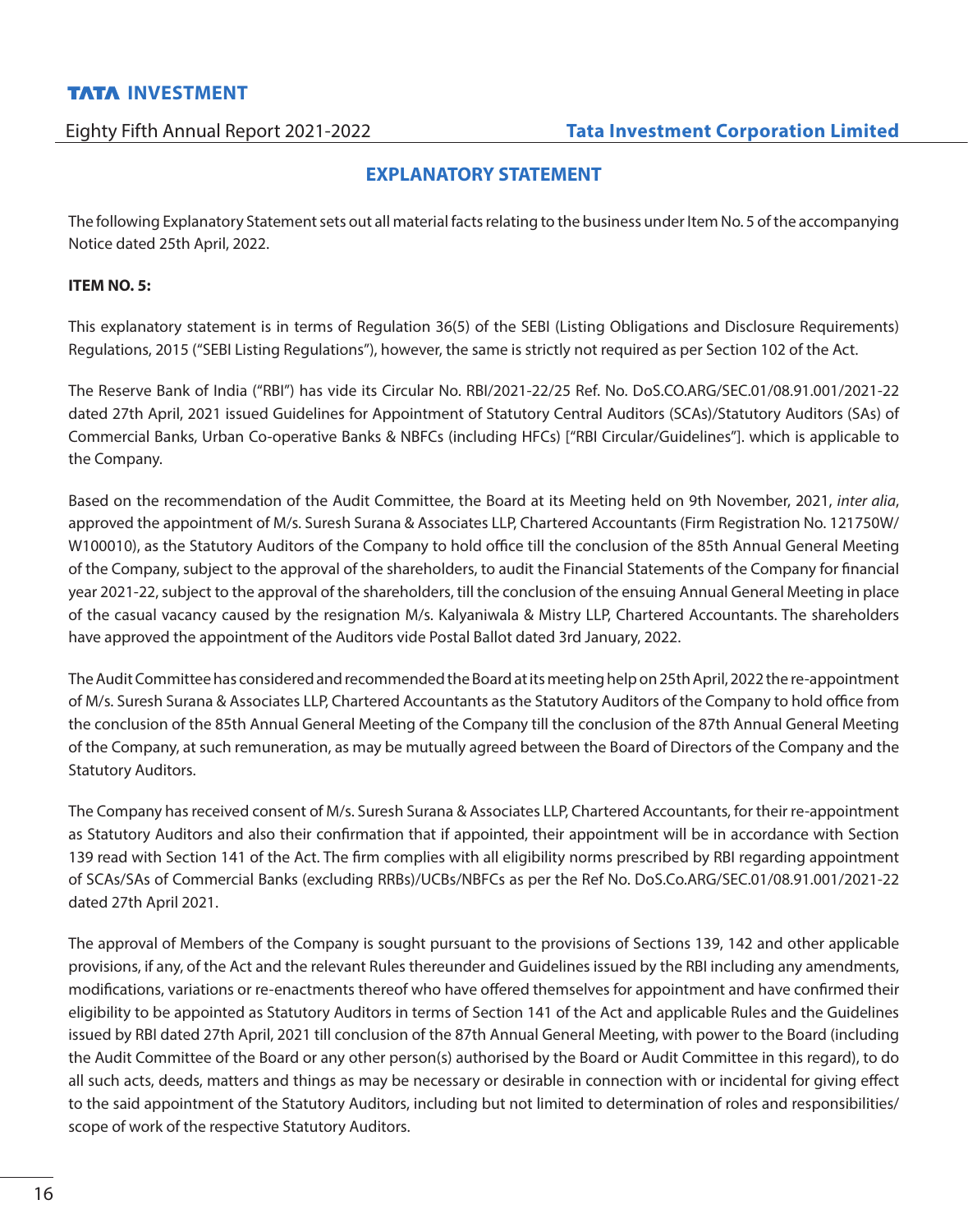

Notice Board's Report Report on Corporate Governance Standalone Financial Statements Consolidated Financial Statements

None of the Directors, Key Managerial Personnel of the Company and their relatives are in anyway concerned or interested, financially or otherwise, in the Resolution set out at Item No. 5 of the Notice.

The Board recommends the Ordinary Resolution set out in the Notice under Item No. 5 in relation to the appointment M/s. Suresh Surana & Associates LLP, Chartered Accountants, as the Statutory Auditors of the Company, for approval by the Members of the Company.

> **By Order of the Board of Directors, MANOJ KUMAR C V CHIEF FINANCIAL OFFICER & COMPANY SECRETARY ACS 15140**

Mumbai, 25th April, 2022

*Registered Office:* **Tata Investment Corporation Limited**

CIN L67200MH1937PLC002622 Elphinstone Building 10 Veer Nariman Road Mumbai 400 001 Tel. No. 6665 8282, Fax No.6665 7917 E-mail address: ticl@tata.com Website: www.tatainvestment.com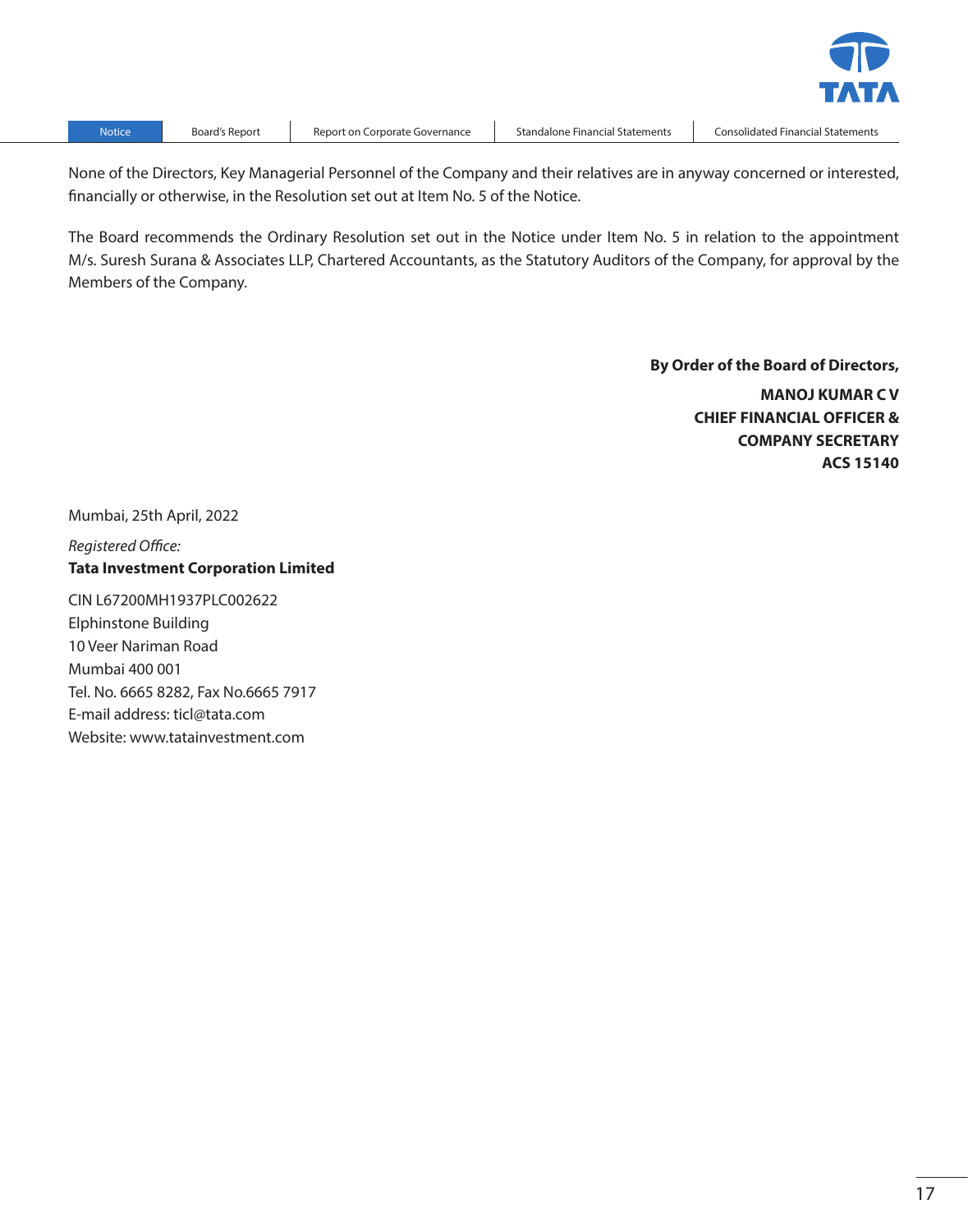## **Pursuant to Regulation 36 of SEBI Listing Regulations, the following details are mentioned below for the information of Members**

| Proposed audit fee payable to auditors                                | The fees proposed to be paid to M/s. Suresh Surana & Associates LLP<br>towards statutory audit and limited review (including certifications but<br>excluding applicable taxes and reimbursements) for financial year 2022-<br>23 shall be ₹ 24.50 lakh p.a.                                          |
|-----------------------------------------------------------------------|------------------------------------------------------------------------------------------------------------------------------------------------------------------------------------------------------------------------------------------------------------------------------------------------------|
| Terms of appointment                                                  | The term of appointment of M/s. Suresh Surana & Associates LLP, shall be<br>for a period of two consecutive financial years ending 31st March, 2023<br>and 31st March, 2024.                                                                                                                         |
| Material change in fee payable                                        | For financial year 2021-22, the audit fees paid to M/s. Suresh Surana<br>& Associates LLP was ₹ 22 Lakh (excluding applicable taxes and<br>reimbursements).                                                                                                                                          |
|                                                                       | The total audit fees payable to the M/s. Suresh Surana & Associates LLP,<br>the Statutory Auditors for financial year 2022-23 will be ₹ 24.50 lakh,<br>(excluding applicable taxes and reimbursements).                                                                                              |
| recommendation<br>auditor<br><b>Basis</b><br>of<br>and<br>Credentials | The Audit Committee and the Board, based on the credentials of the firm<br>and partners, asset size of the Company and eligibility criteria prescribed<br>under the Act and RBI Guidelines recommends the appointment of<br>M/s Suresh Surana & Associates LLP as Statutory Auditors of the Company. |
|                                                                       | <b>Brief Profile of Statutory Auditors</b>                                                                                                                                                                                                                                                           |
|                                                                       | M/s. Suresh Surana & Associates LLP                                                                                                                                                                                                                                                                  |
|                                                                       | M/s. Suresh Surana & Associates LLP ("SSA") is the Indian member<br>$\bullet$<br>firm of RSM International, an independent global network of audit,<br>tax and consulting firm.                                                                                                                      |
|                                                                       | RSM International has been consistently ranked one of the top 6<br>$\bullet$<br>global network with combined gross revenue of USD 7.26 billion and<br>51,000 personnel in more than 120 countries                                                                                                    |
|                                                                       | Process driven and peer reviews - ISO 9001 and ISO 27001 for key<br>$\bullet$<br>locations, Global inspections and ICAI peer reviews on regular basis<br>and empaneled with Comptroller and Auditor General of India.                                                                                |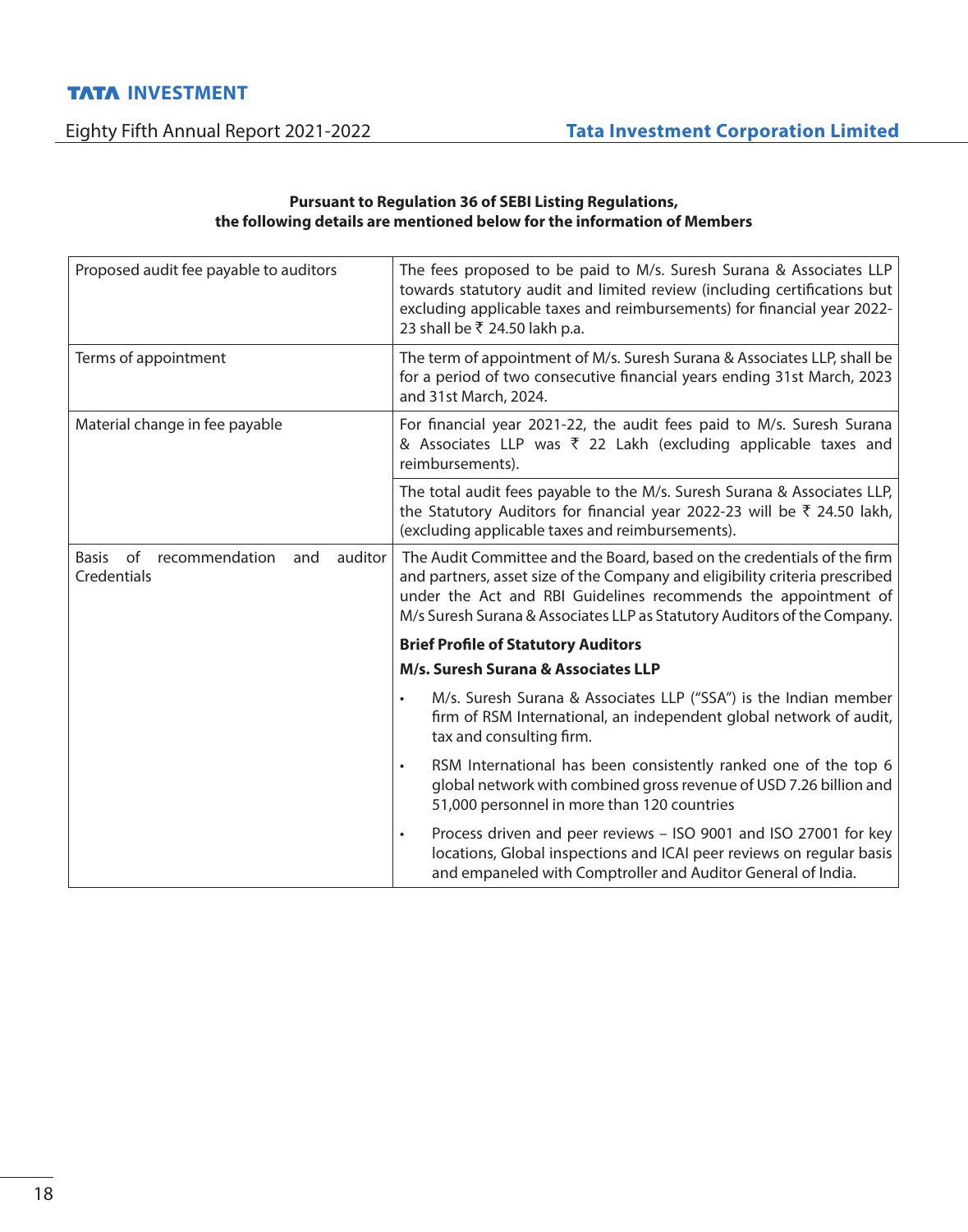

## **Details of Director seeking re-appointment at the forthcoming Annual General Meeting [Pursuant to Regulation 36(3) SEBI (Listing Obligations and Disclosure Requirements) Regulations 2015 and Secretarial Standard - 2 on General Meetings]**

| <b>Name of the Director</b>                                                                                                                                   | Mr. Noel N. Tata                                                                                                                                                                 |
|---------------------------------------------------------------------------------------------------------------------------------------------------------------|----------------------------------------------------------------------------------------------------------------------------------------------------------------------------------|
| Director Identification Number (DIN)                                                                                                                          | 00024713                                                                                                                                                                         |
| Date of Birth                                                                                                                                                 | 12.11.1956                                                                                                                                                                       |
| Date of first Appointment                                                                                                                                     | 09.06.2004                                                                                                                                                                       |
| Expertise in specific functional areas                                                                                                                        | Marketing, Administration & Investments                                                                                                                                          |
| Qualifications                                                                                                                                                | B.A. (Economics) University of Sussex IEP, INSEAD, France                                                                                                                        |
| No. of Shares held in the Company including shareholding as a<br>beneficial owner (as on 31.3.2022)                                                           | 19,145 Ordinary Shares                                                                                                                                                           |
| Relationships between Directors and Key Managerial Personnel None<br>inter-se                                                                                 |                                                                                                                                                                                  |
| Terms and Conditions of appointment / re-appointment                                                                                                          | Re-appointment in terms of Section 152(6) of the Companies<br>Act, 2013.                                                                                                         |
| Directorships held in other public companies (excluding Section                                                                                               | Trent Limited (Chairman)                                                                                                                                                         |
| 8, private and foreign companies) (as on 31.03.2022)                                                                                                          | Tata International Limited (Chairman)                                                                                                                                            |
|                                                                                                                                                               | Tata Steel Limited (Vice-Chairman)                                                                                                                                               |
|                                                                                                                                                               | <b>Voltas Limited</b>                                                                                                                                                            |
|                                                                                                                                                               | <b>Titan Company Limited</b>                                                                                                                                                     |
|                                                                                                                                                               | Kansai Nerolac Paints Limited                                                                                                                                                    |
| In case of independent directors, the skills and capabilities<br>required for the role and the manner in which the proposed<br>person meets such requirements | Not Applicable                                                                                                                                                                   |
| Listed entities in which the Director has resigned from Nil                                                                                                   |                                                                                                                                                                                  |
| directorship in the past three years                                                                                                                          |                                                                                                                                                                                  |
| Position held in mandatory Committees of other companies                                                                                                      | <b>Trent Limited</b>                                                                                                                                                             |
|                                                                                                                                                               | (Member: Audit Committee,                                                                                                                                                        |
|                                                                                                                                                               | Member: Nomination & Remuneration Committee,<br>Chairman: Corporate Social Responsibility & Sustainability<br>Committee)                                                         |
|                                                                                                                                                               | <b>Tata International Limited</b>                                                                                                                                                |
|                                                                                                                                                               | (Member: Corporate Social Responsibility Committee,<br>Member: Nomination & Remuneration Committee)                                                                              |
|                                                                                                                                                               | <b>Voltas Limited</b><br>(Chairman: Shareholders Relationship Committee,<br>Member: Nomination & Remuneration Committee,<br>Chairman: Corporate Social Responsibility Committee) |
|                                                                                                                                                               | <b>Titan Company Limited</b><br>(Member: Nomination & Remuneration Committee)                                                                                                    |
|                                                                                                                                                               | Kansai Nerolac Paints Limited<br>(Member: Audit Committee,<br>Chairman: Nomination & Remuneration Committee,<br>Member: Corporate Social Responsibility Committee)               |

For other details such as number of meetings of the board attended during the year, remuneration last drawn & sought to be paid, please refer to the Corporate Governance Report.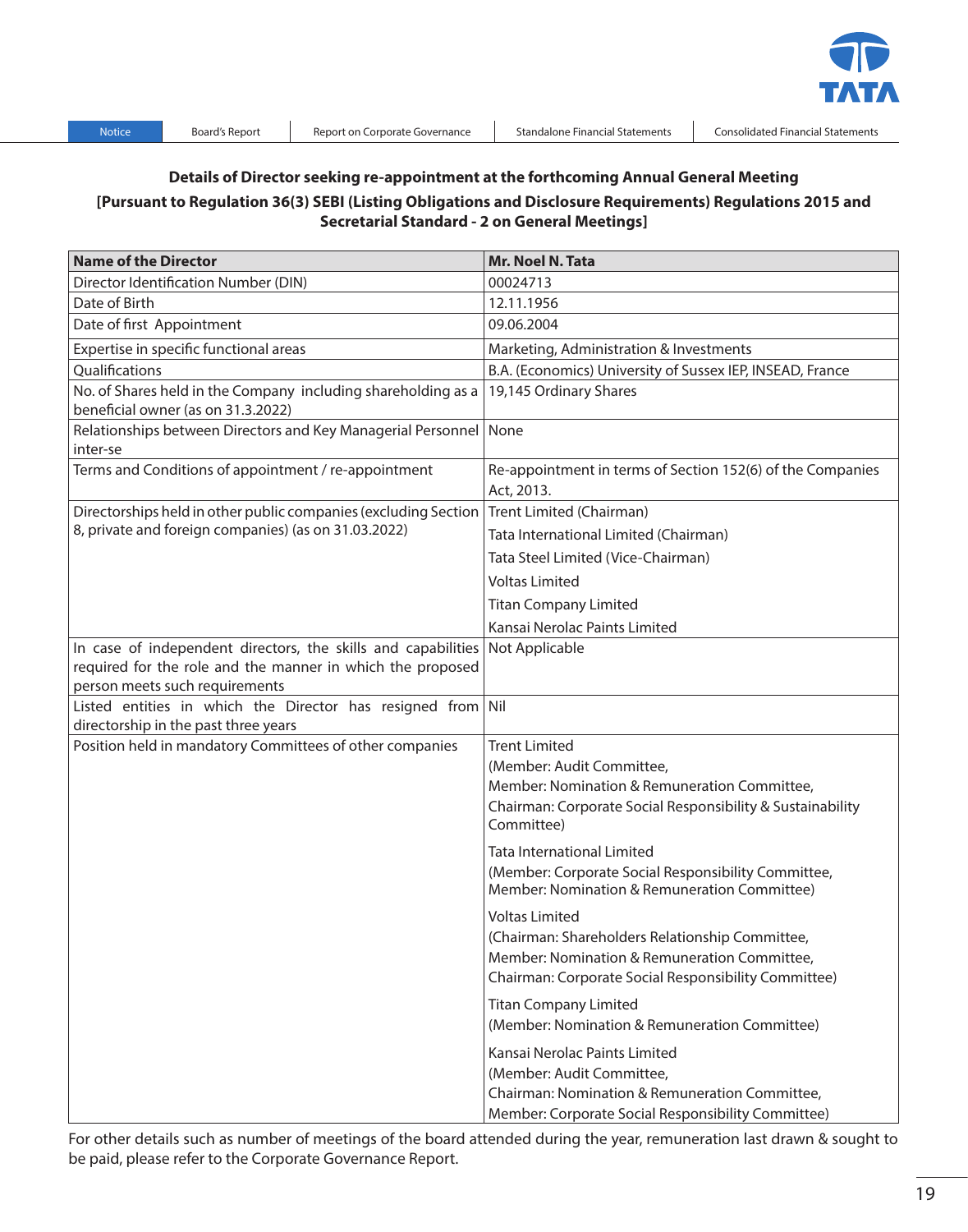#### **Form No. SH-13 Nomination Form**

[Pursuant to Section 72 of the Companies Act, 2013 and Rule 19(1) of The Companies (Share Capital and Debentures) Rules, 2014]

To, TSR Consultants Private Ltd. **Unit : Tata Investment Corporation Limited** C-101, 1st Floor, 247 Park, Lal Bahadur Shastri Marg, Vikhroli West, Mumbai 400083

I/We \_\_\_\_\_\_\_\_\_\_\_\_\_\_\_\_\_\_\_\_\_\_\_\_\_\_\_\_ the holder(s) of the securities, particulars of which are given hereunder, wish to make nomination and do hereby nominate the following persons in whom shall vest, all the rights in respect of such securities in the event of my/our death.

(1) PARTICULARS OF SECURITIES (in respect of which nomination is being made) :

| <b>Nature of securities</b> | Folio No. | <b>No. of securities</b> | <b>Certificate No.</b> | <b>Distinctive No.</b> |
|-----------------------------|-----------|--------------------------|------------------------|------------------------|
|                             |           |                          |                        |                        |

- (2) PARTICULARS OF NOMINEE/S -
	- (a) Name :
	- (b) Date of Birth :
	- (c) Father's / Mother's / Spouse's name :
	- (d) Occupation :
	- (e) Nationality :
	- (f) Address :
	- (g) E-mail Id. & Telephone No :
	- (h) Relationship with the security holder(s) :

## (3) IN CASE NOMINEE IS A MINOR –

- (a) Date of birth :
- (b) Date of attaining majority :
- (c) Name of guardian :
- (d) Address of guardian :

(4) PARTICULARS OF NOMINEE IN CASE MINOR NOMINEE DIES BEFORE ATTAINING AGE OF MAJORITY --

(a) Name :

 $\star$ 

- (b) Date of Birth :
- (c) Father's / Mother's / Spouse's name :
- (d) Occupation :
- (e) Nationality :
- (f) Address :
- (g) E-mail Id. & Telephone No :
- (h) Relationship with the security holder(s) :
- (i) Relationship with the minor nominee :

Name(s) and Address of Security holder(s) Signature(s) Signature(s) Signature(s)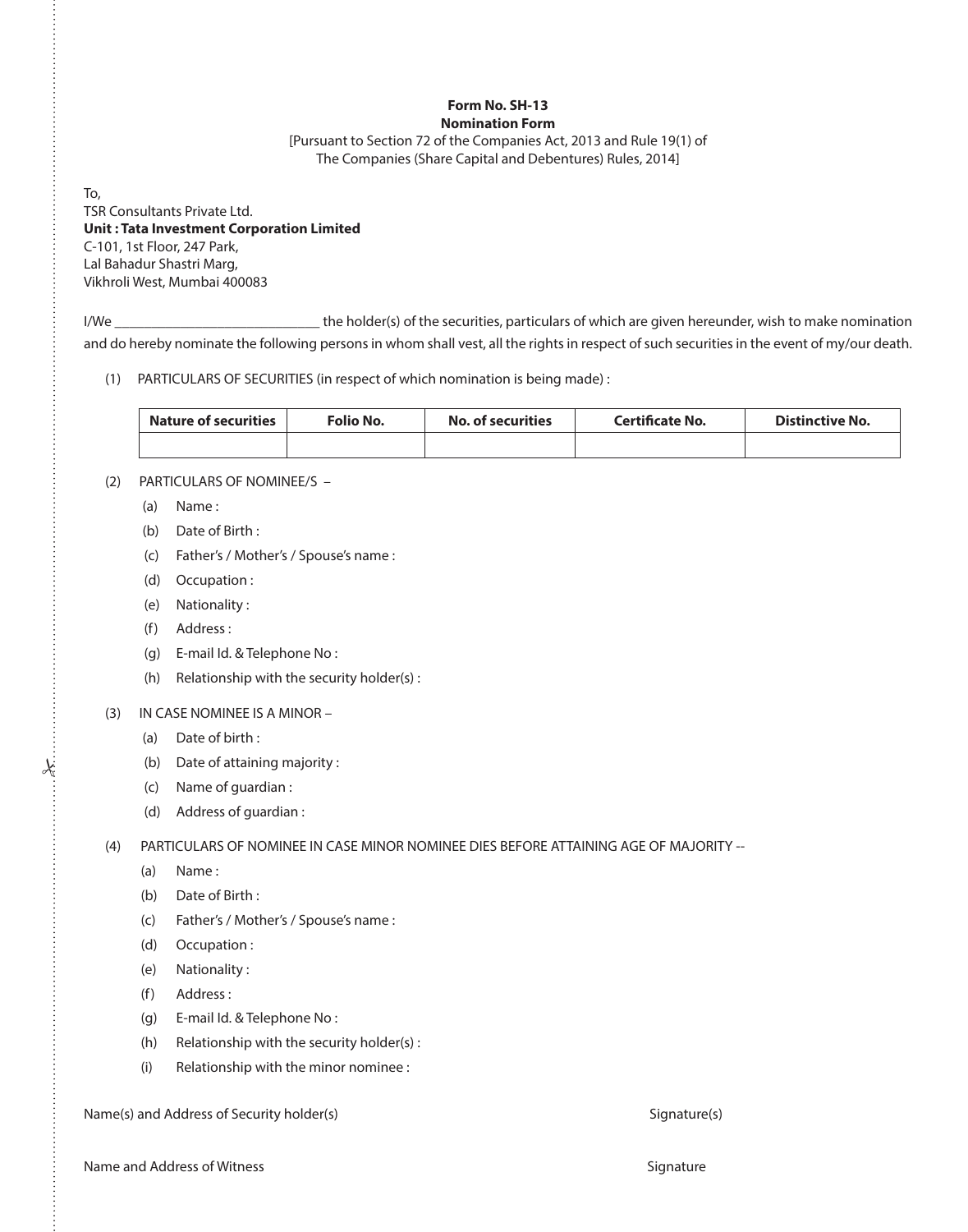## **Form No. SH-14 Cancellation or Variation of Nomination**

[Pursuant to sub-section (3) of Section 72 of the Companies Act, 2013 and Rule 19(9) of The Companies (Share Capital and Debentures) Rules, 2014]

To, TSR Consultants Private Ltd. **Unit : Tata Investment Corporation Limited** C-101, 1st Floor, 247 Park, Lal Bahadur Shastri Marg, Vikhroli West, Mumbai 400083

I/We hereby cancel the nomination(s) made by me/us in favour of \_\_\_\_\_\_\_\_\_\_\_\_\_\_(name(s) and address of the nominee) in respect of the below mentioned securities.

**Or Or Or** 

I/We hereby nominate the following person in place of \_\_\_\_\_\_\_\_\_\_\_\_\_\_\_\_\_\_\_\_\_\_\_\_\_\_\_ as nominee in respect of the below mentioned

securities in whom shall vest all rights in respect of such securities in the event of my / our death.

### (1) PARTICULARS OF SECURITIES (in respect of which nomination is being cancelled / varied)

| <b>Nature of securities</b> | Folio No. | <b>No. of securities</b> | <b>Certificate No.</b> | <b>Distinctive No.</b> |
|-----------------------------|-----------|--------------------------|------------------------|------------------------|
|                             |           |                          |                        |                        |

## (2) (a) PARTICULARS OF THE NEW NOMINEE/S –

- i. Name :
- ii. Date of Birth :
- iii. Father's / Mother's / Spouse's name :
- iv. Occupation :
- v. Nationality :
- vi. Address :

 $\dot{\mathbf{\hat{}}}$ 

- vii. E-mail Id. & Telephone No :
- viii. Relationship with the security holder :
- (b) IN CASE NEW NOMINEE IS A MINOR
	- i. Date of birth :
	- ii. Date of attaining majority :
	- iii. Name of guardian :
	- iv. Address of guardian :

(3) PARTICULARS OF NOMINEE IN CASE MINOR NOMINEE DIES BEFORE ATTAINING AGE OF MAJORITY --

- i. Name :
- ii. Date of Birth :
- iii. Father's / Mother's / Spouse's name :
- iv. Occupation :
- v. Nationality :
- vi. Address :
- vii. E-mail id. & Telephone No :
- viii. Relationship with the security holder(s) :
- ix. Relationship with the minor nominee :

Name(s) and Address of Security holder(s) Signature(s) Signature(s)

Name and Address of Witness Signature Signature Signature Signature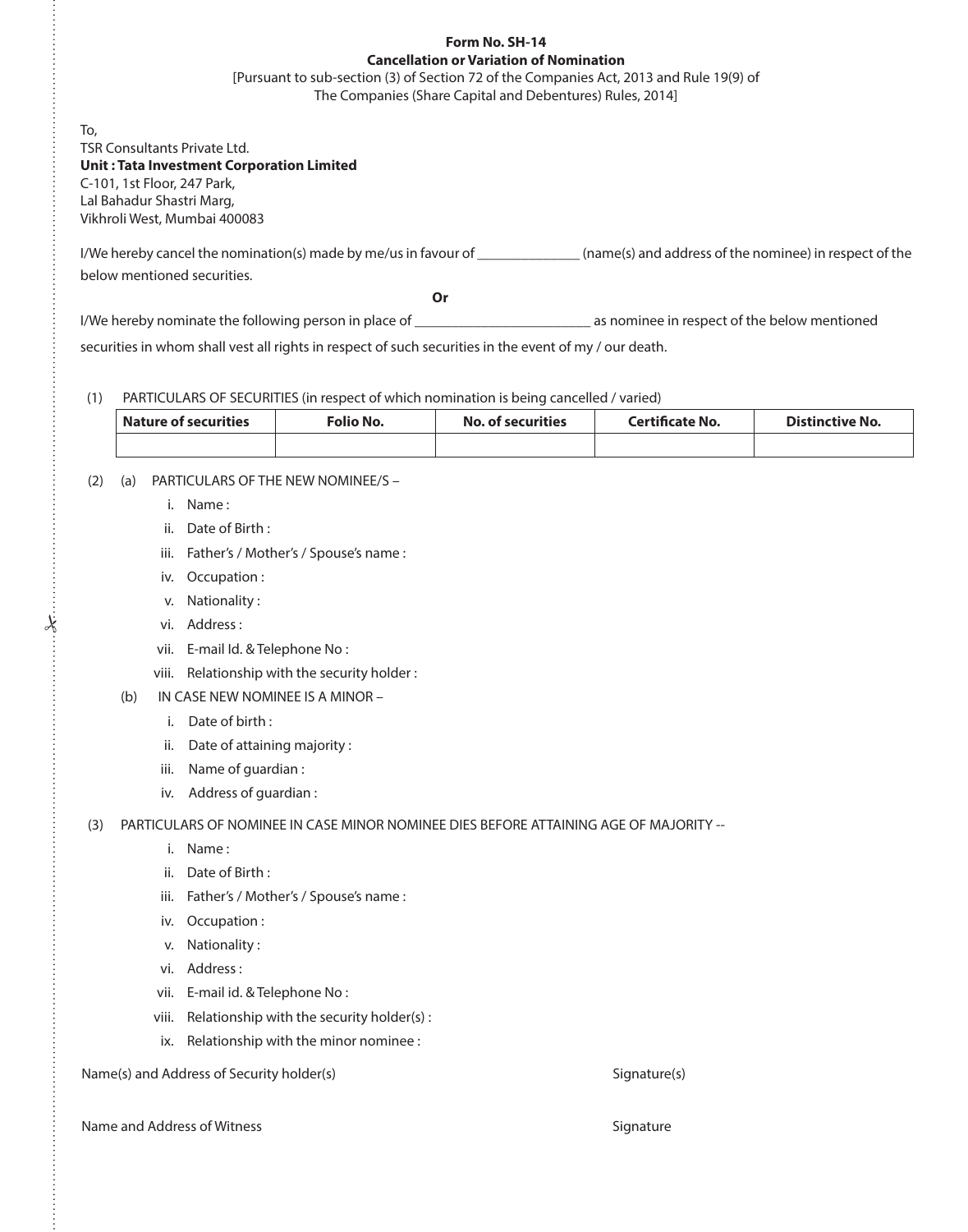To, TSR Consultants Private Ltd. **Unit : Tata Investment Corporation Limited** C-101, 1st Floor, 247 Park, Lal Bahadur Shastri Marg, Vikhroli West, Mumbai 400083

### **Updation of Shareholder Information**

I/ We request you to record the following information against our Folio No :

#### **General Information :**

| Folio No:                                                        |  |
|------------------------------------------------------------------|--|
| Name of the first named Shareholder:                             |  |
| PAN:*                                                            |  |
| CIN/ Registration No:*<br>(applicable to Corporate Shareholders) |  |
| Tel No. with STD Code:                                           |  |
| Mobile No:                                                       |  |
| E-mail Id:                                                       |  |

\*Self attested copy of the document(s) enclosed

#### **Bank Details:**

#

| IFSC:<br>$(11$ digit) | MICR:<br>(9 digit) |  |
|-----------------------|--------------------|--|
| Bank A/c Type:        | Bank A/c No:*      |  |
| Name of the Bank:     |                    |  |
| Bank Branch Address:  |                    |  |
|                       |                    |  |

\* A blank cancelled cheque is enclosed to enable verification of bank details

I/ We hereby declare that the particulars given above are correct and complete. If the transaction is delayed because of incomplete or incorrect information, I/ We would not hold the Company/ RTA responsible. I/ We undertake to inform any subsequent changes in the above particulars as and when the changes take place. I/ We understand that the above details shall be maintained by you till I/We hold the securities under the above mentioned Folio No./ beneficiary account.

Signature of Sole/ First holder

Place :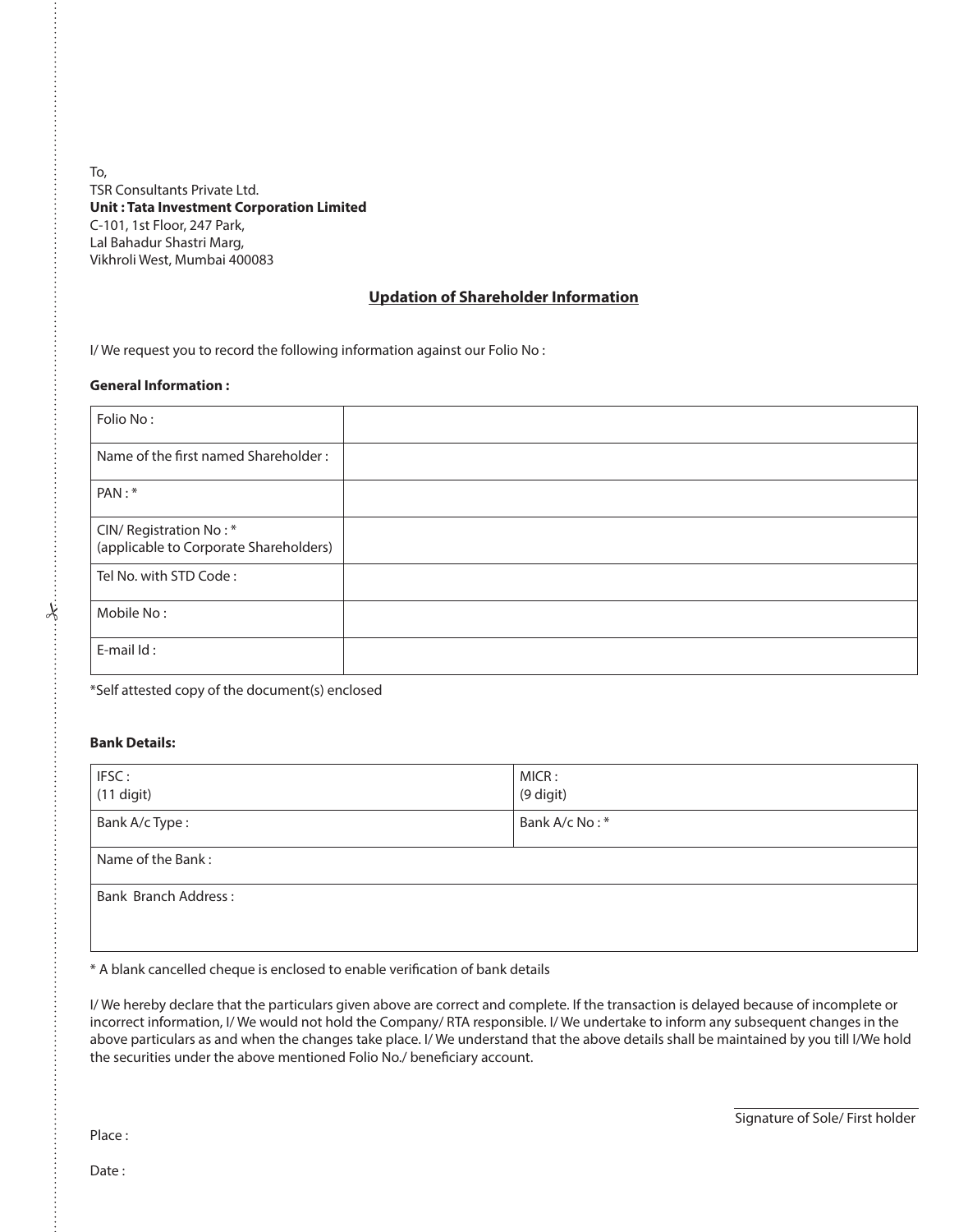#### **Form ISR – 1**

(SEBI circular No. SEBI/HO/MIRSD/MIRSD\_RTAMB/P/CIR/2021/655 dated November 03,2021)

#### **REQUEST FOR REGISTERING PAN, KYC DETAILS OR CHANGES / UPDATION THEREOF**

[For Securities (Shares / Debentures / Bonds, etc.) of listed companies held in physical form]

| A. I / We, request you to Register / Change / Update the following (Tick $\sqrt{}$ relevant box)<br>Date:<br>$\prime$                                        |                                                                                                                                                                                |                             |                                                         |  |  |  |
|--------------------------------------------------------------------------------------------------------------------------------------------------------------|--------------------------------------------------------------------------------------------------------------------------------------------------------------------------------|-----------------------------|---------------------------------------------------------|--|--|--|
| PAN                                                                                                                                                          | Signature                                                                                                                                                                      |                             | Mobile Number                                           |  |  |  |
| <b>Bank details</b>                                                                                                                                          | <b>Registered Address</b>                                                                                                                                                      |                             | E-mail address                                          |  |  |  |
| B. Security and KYC Details [ to be filled in by the First Holder ]                                                                                          |                                                                                                                                                                                |                             |                                                         |  |  |  |
| <b>Name of the Issuer Company</b><br><b>Tata Investment Corporation Limited</b>                                                                              |                                                                                                                                                                                | Folio No(s).                |                                                         |  |  |  |
| <b>Face value of Securities</b>                                                                                                                              |                                                                                                                                                                                | <b>Number of Securities</b> |                                                         |  |  |  |
| <b>Distinctive number of</b><br><b>Securities (Optional)</b>                                                                                                 | From                                                                                                                                                                           |                             | To                                                      |  |  |  |
| <b>E-mail Address</b>                                                                                                                                        |                                                                                                                                                                                |                             |                                                         |  |  |  |
| <b>Mobile Number</b>                                                                                                                                         |                                                                                                                                                                                |                             |                                                         |  |  |  |
| <b>Serial No</b>                                                                                                                                             | } << Kindly write the Serial no as printed in KYC Form<br>{                                                                                                                    |                             |                                                         |  |  |  |
|                                                                                                                                                              | C. I/We are submitting documents as per Table below (tickas relevant, refer to the instructions):                                                                              |                             |                                                         |  |  |  |
| Name(s) of the Security holder(s) in Capital as per PAN<br>Copies of PAN of all the Holder(s) duly self-attested with date to be enclosed with<br>this Form. |                                                                                                                                                                                | <b>PAN</b>                  | PAN Linked to Aadhar -Y/N Tick<br>any one $[\sqrt{}]$ * |  |  |  |
| 1.                                                                                                                                                           |                                                                                                                                                                                |                             | Yes / No                                                |  |  |  |
| 2.                                                                                                                                                           |                                                                                                                                                                                |                             | Yes / No                                                |  |  |  |
| 3.                                                                                                                                                           |                                                                                                                                                                                |                             | Yes / No                                                |  |  |  |
| 4.                                                                                                                                                           |                                                                                                                                                                                |                             | Yes / No                                                |  |  |  |
|                                                                                                                                                              | Note: * PAN shall be valid only if it is linked to Aadhar by March 31, 2022, or any other date as may be specified by CBDT.<br>Design Americans Description of Phoen Hotel and |                             |                                                         |  |  |  |

| <b>Bank Account Details of First Holder</b> |  |                                                                                            |         |
|---------------------------------------------|--|--------------------------------------------------------------------------------------------|---------|
| Name of the Bank & Branch                   |  | <b>IFSC</b>                                                                                |         |
| Bank A/c No.                                |  | Tick any one [ $\sqrt{ }$ ]- Acct type $\fbox{~Savings}$ $\fbox{~}$<br>NRO NRE Any other [ | Current |

**Note:** Original cancelled cheque leaf bearing the name of the first holder is mandatory, failing which first security holder shall submit copy of bank passbook / statement attested by the Bank for registering the Bank Account details.

**Demat Account Number | 16 digit DP/CL [**  $\blacksquare$  **]** 

#### **Also provide Client Master List (CML) of your Demat Account, provided by the Depository Participant.**

**Authorization:** I / We authorise you (RTA) to update the above PAN and KYC details in my / our above folio(s) (use Separate Annexure if extra<br>[ strike off what is not applicable ] [ strike off what is not applicable ] space is required) in which I / we are the holder(s).

**Declaration:** All the above facts and documents enclosed are true and correct.

| <b>First Holder</b> | Joint Holder - 1 | Joint Holder - 2 | Joint Holder - 3 |
|---------------------|------------------|------------------|------------------|
| Signatu             |                  |                  |                  |
| Name                |                  |                  |                  |
| Address             |                  |                  |                  |
| <b>PIN</b>          |                  |                  |                  |

Note: If the address mentioned above differs from the address registered with the Company, you are requested to record the new address by submitting the documents as specified in point (3) overleaf.